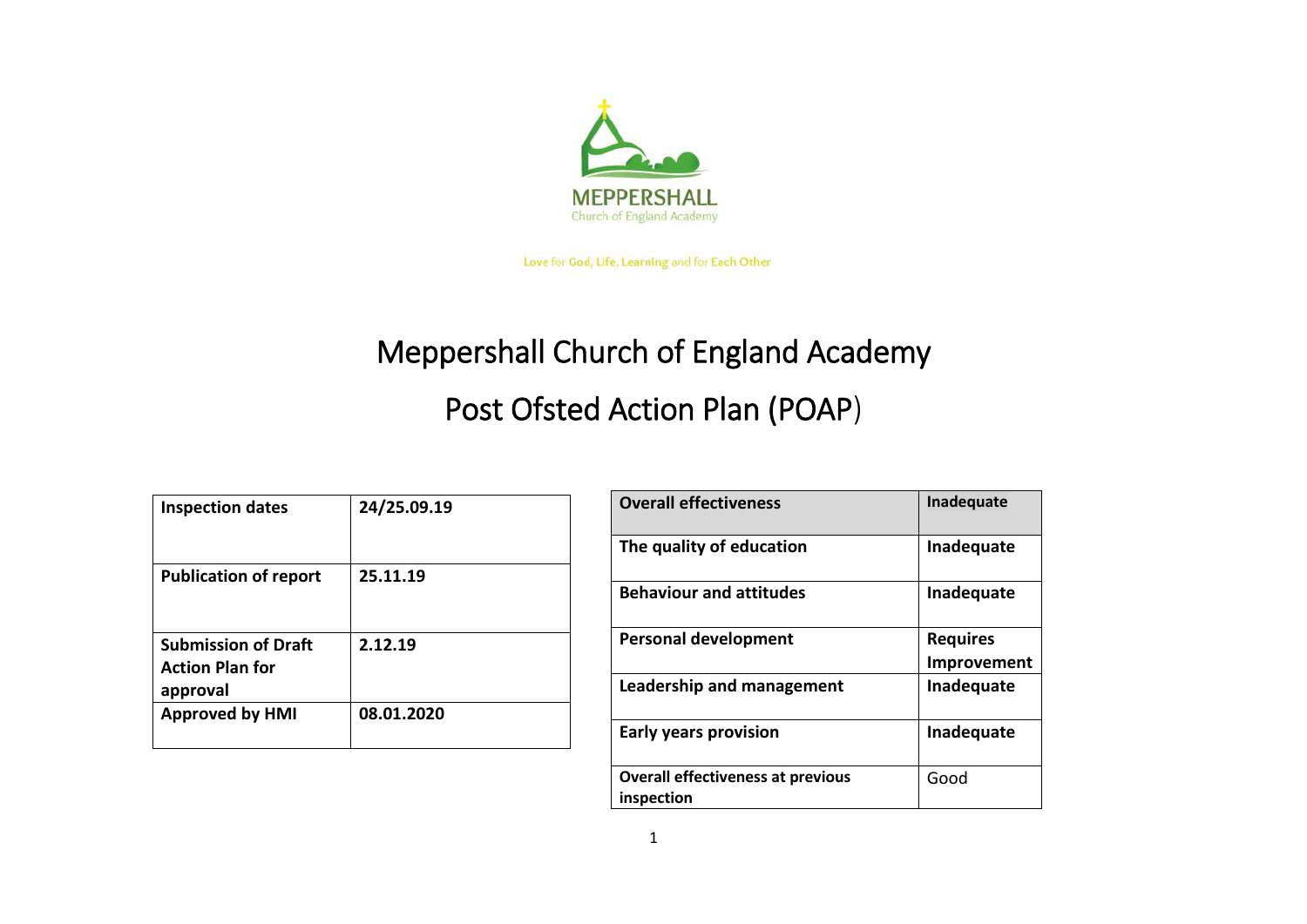## **Arrangements for informing Registered Parents of the proposed action and continued communication**

**including taking their views into account.**

| <b>Date</b>                    | <b>Event/Action</b>                                                                                                                                                                                                                                                 |
|--------------------------------|---------------------------------------------------------------------------------------------------------------------------------------------------------------------------------------------------------------------------------------------------------------------|
| 25 <sup>th</sup> November 2019 | Final report shared with all parents                                                                                                                                                                                                                                |
| 9am                            | Invitation to Parent Meeting 28.11.19 7.30pm                                                                                                                                                                                                                        |
|                                | Invitation to submit questions by email before meeting on 28.11.19                                                                                                                                                                                                  |
| $w/c$ 25.11.19                 | Offer to any parent to meet with Headteacher for individual consultations                                                                                                                                                                                           |
|                                | (9 carried out to date)                                                                                                                                                                                                                                             |
|                                | 15 Emails received and acknowledged, responses collated and used to prepare for presentation<br>to all parents.                                                                                                                                                     |
| 28.11.19                       | Parent meeting attended by LA and Diocesan representatives, Governors and Staff<br>representatives and 68 parents                                                                                                                                                   |
| 29.11.19                       | Presentation slides shared with all parents                                                                                                                                                                                                                         |
| $w/c$ 2.12.19                  | Consideration of parent suggestions and offers of help for ways forward including:<br>Parent forum set up<br><b>Governor applications</b><br>Donations<br>Offers of other help<br>Ways to continue effective communication and progress updates on the POAP actions |
| <b>Ongoing</b>                 | Communication with parents following the Milestone Monitoring visits by LA adviser<br>Communication through regular newsletter including celebration of successes and on website.                                                                                   |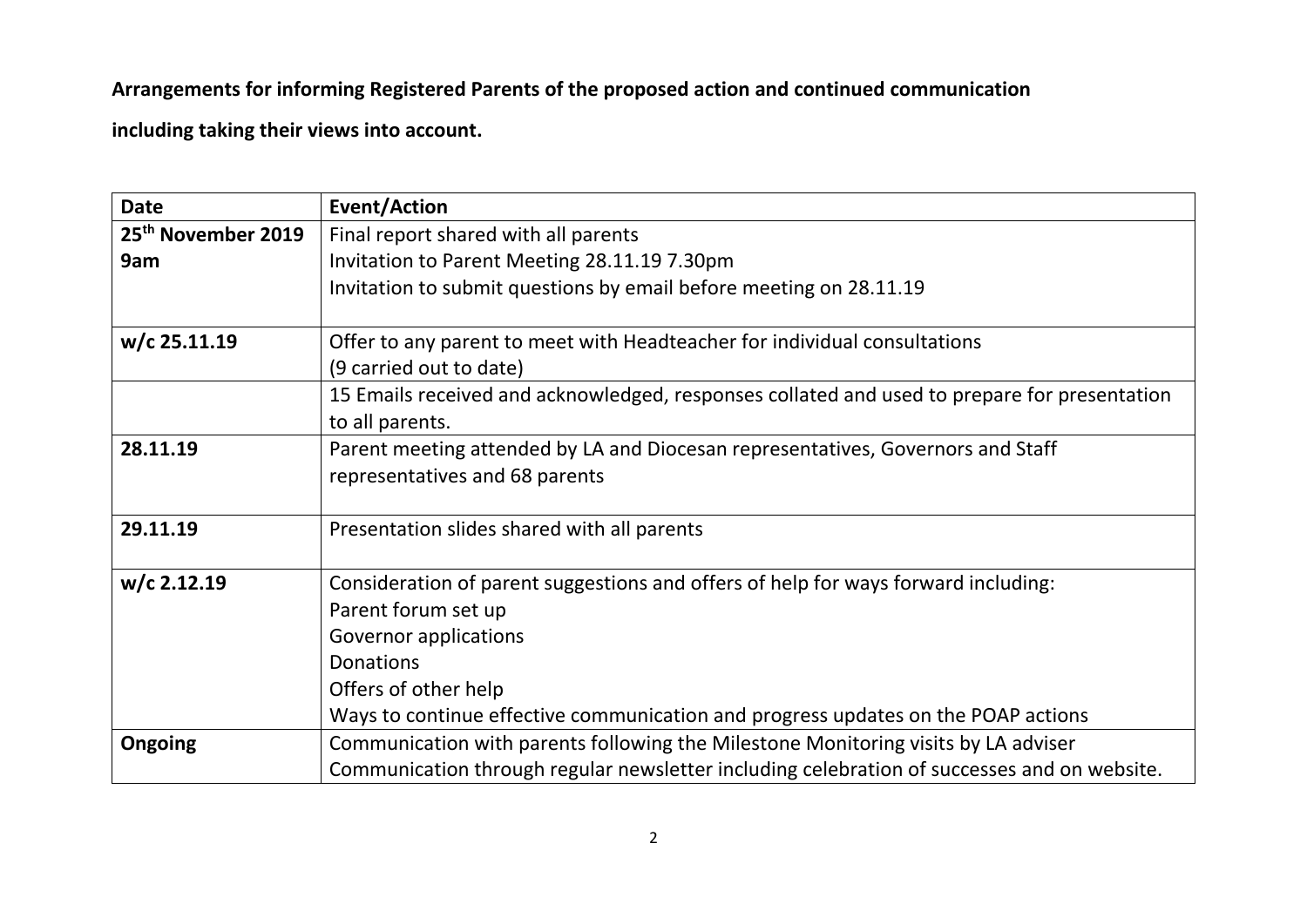## **Summary of Areas for Improvement and responsible person**

| <b>Areas for</b><br>Improvement<br>(AFI)  | AFI <sub>1</sub>                                                                                                                                                                       | AFI <sub>2</sub>                                                                                                                                                                                                                                                  | AFI <sub>3</sub>                                                                                                                                                            | AFI4                                                                                                                                                                                                                                                                          | AFI <sub>5</sub>                                                                                                             | AFI <sub>6</sub>                                                                                                                      | AFI <sub>7</sub>                                                                                                                                                               |
|-------------------------------------------|----------------------------------------------------------------------------------------------------------------------------------------------------------------------------------------|-------------------------------------------------------------------------------------------------------------------------------------------------------------------------------------------------------------------------------------------------------------------|-----------------------------------------------------------------------------------------------------------------------------------------------------------------------------|-------------------------------------------------------------------------------------------------------------------------------------------------------------------------------------------------------------------------------------------------------------------------------|------------------------------------------------------------------------------------------------------------------------------|---------------------------------------------------------------------------------------------------------------------------------------|--------------------------------------------------------------------------------------------------------------------------------------------------------------------------------|
| <b>Taken from</b><br><b>Ofsted Report</b> | <b>To build</b><br>sustainable<br>capacity amongst<br>senior leaders,<br>staff and<br>Governors to<br>address the<br><b>Ofsted</b><br>improvement<br>areas rapidly and<br>effectively. | To increase the<br>effectiveness of<br><b>Governing Body</b><br>so that they<br>understand their<br>strategic roles and<br>responsibilities<br>and hold leaders<br>to account for<br>how weaknesses<br>in the curriculum<br>and behaviour are<br>being addressed. | To ensure<br><b>Reading, Writing</b><br>and Phonics are<br>taught well<br>across the<br>school, resulting<br>in outcomes<br>above the<br><b>National and LA</b><br>results. | To develop a<br><b>Curriculum</b><br>throughout the<br>school ensuring<br>that all subjects<br>are planned<br>carefully, build on<br>pupils' prior<br>learning and<br>develop skills,<br>knowledge and<br>understanding<br><b>Hold staff to</b><br>account for<br>curriculum. | To ensure<br>behaviour across<br>school is<br>consistently good<br>and reinforced by<br>high expectations<br>from all staff. | To ensure that<br><b>Pupils with SEND</b><br>have access to a<br>high-quality<br>curriculum, and<br>that their needs<br>are well met. | To ensure that<br>improvements in<br><b>Early Years</b><br>continue so that<br>children develop<br>skills, knowledge<br>and<br>understanding to<br>prepare them for<br>year 1. |
| <b>Primary Link</b><br>Governor           | <b>Mick Ridley</b>                                                                                                                                                                     | <b>Graham Jones</b>                                                                                                                                                                                                                                               | <b>Anne Parsons</b>                                                                                                                                                         | <b>Anne Parsons</b>                                                                                                                                                                                                                                                           | Rose Oliva                                                                                                                   | <b>Rose Oliva</b>                                                                                                                     | Dawn Abbatt                                                                                                                                                                    |
| Governor<br>teams<br><b>TBC</b>           | <b>TBC</b>                                                                                                                                                                             | <b>TBC</b>                                                                                                                                                                                                                                                        | <b>TBC</b>                                                                                                                                                                  | <b>TBC</b>                                                                                                                                                                                                                                                                    | <b>TBC</b>                                                                                                                   | <b>TBC</b>                                                                                                                            | <b>TBC</b>                                                                                                                                                                     |
| <b>SLT</b>                                | Michelle Allen                                                                                                                                                                         | <b>Caroline Sledge</b>                                                                                                                                                                                                                                            | <b>Caroline Sledge</b>                                                                                                                                                      | <b>Caroline Sledge</b>                                                                                                                                                                                                                                                        | Michelle Allen                                                                                                               | <b>Caroline Sledge</b>                                                                                                                | <b>Caroline Sledge</b>                                                                                                                                                         |
| <b>Member of</b><br>staff                 | Ann Halford                                                                                                                                                                            | N/A                                                                                                                                                                                                                                                               | N Hornsey                                                                                                                                                                   | <b>ALL Teachers</b>                                                                                                                                                                                                                                                           | All staff                                                                                                                    | Consultant<br><b>SENDCo</b>                                                                                                           | <b>Jess Rogers</b>                                                                                                                                                             |
| <b>External</b><br><b>View</b>            | <b>Auditors</b>                                                                                                                                                                        | <b>LA: Simon Crosby</b><br>Diocese:<br>Lizzie Jeanes                                                                                                                                                                                                              | <b>LA: Simon Crosby</b><br>Diocese:<br>Lizzie Jeanes                                                                                                                        | LA: Simon Crosby<br>Diocese:<br>Lizzie Jeanes                                                                                                                                                                                                                                 | LA: Simon Crosby<br>Diocese:<br>Lizzie Jeanes                                                                                | LA: S Crosby<br>Diocese:<br>Lizzie Jeanes                                                                                             | LA: S Crosby<br>Diocese:<br>Lizzie Jeanes                                                                                                                                      |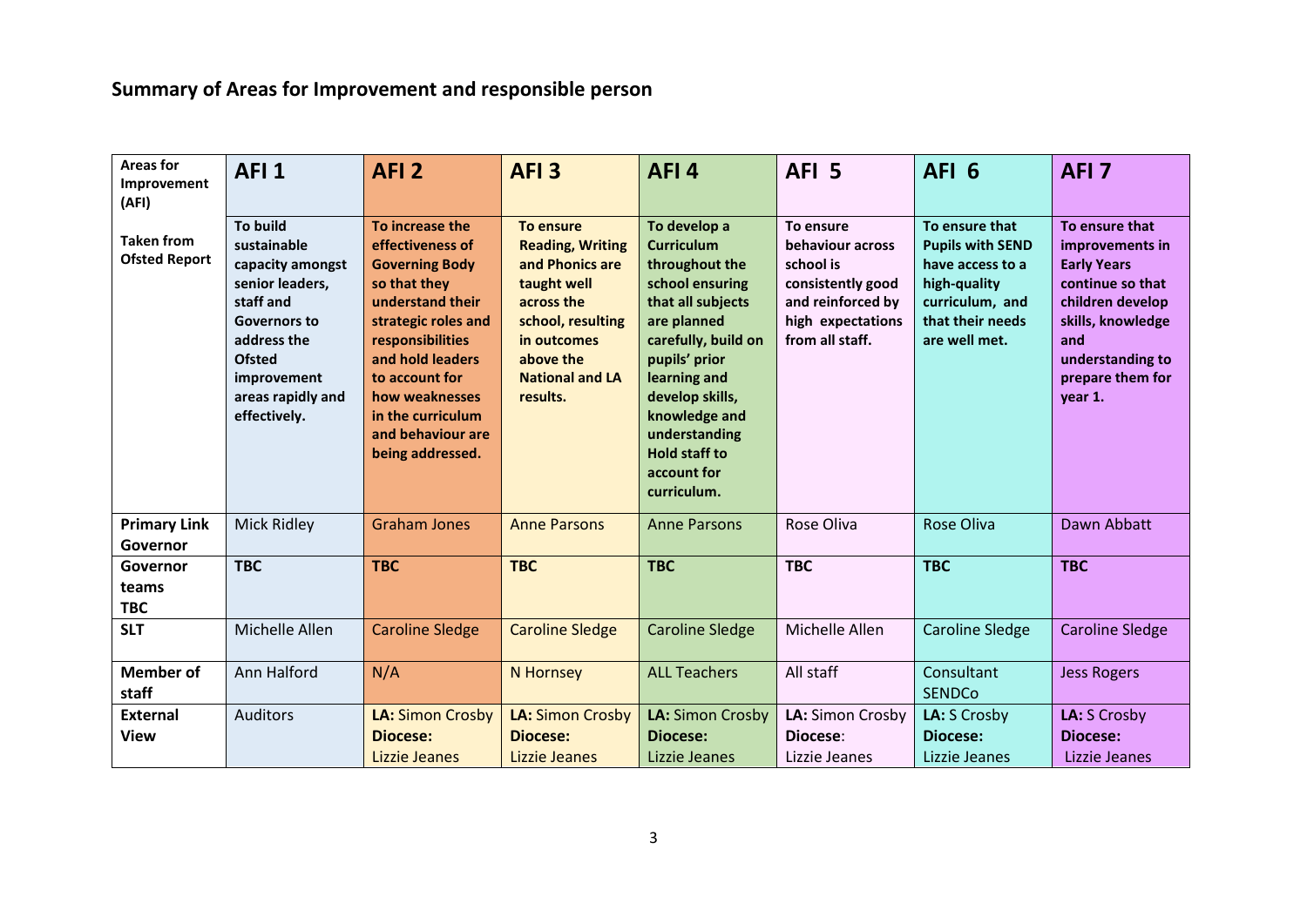| <b>Improvement Area 1</b>   | effectively.   | To build sustainable capacity amongst senior leaders, staff and Governors to address the Ofsted improvement areas rapidly and |                        |                                                                                           |                     |  |  |  |
|-----------------------------|----------------|-------------------------------------------------------------------------------------------------------------------------------|------------------------|-------------------------------------------------------------------------------------------|---------------------|--|--|--|
| Lead SLT:                   | Michelle Allen |                                                                                                                               |                        |                                                                                           |                     |  |  |  |
| Team                        | Ann Halford    |                                                                                                                               |                        |                                                                                           |                     |  |  |  |
| Link Gov                    | Mick Ridley    |                                                                                                                               |                        |                                                                                           |                     |  |  |  |
| <b>External View</b>        | S Crosby       |                                                                                                                               |                        |                                                                                           |                     |  |  |  |
| <b>STRENGTHS:</b>           |                |                                                                                                                               |                        | Headteacher has accurately identified many issues and worked hard to deal with everything |                     |  |  |  |
| What areas of current       |                | New experienced Bursar in post confident in dealing with academy accounts                                                     |                        |                                                                                           |                     |  |  |  |
| provision do we need to     |                |                                                                                                                               |                        |                                                                                           |                     |  |  |  |
| build on and develop?       |                |                                                                                                                               |                        |                                                                                           |                     |  |  |  |
|                             |                |                                                                                                                               |                        |                                                                                           |                     |  |  |  |
|                             |                |                                                                                                                               |                        |                                                                                           |                     |  |  |  |
|                             |                |                                                                                                                               |                        |                                                                                           |                     |  |  |  |
| Improvement: what are the   | Who is         | What resources will we                                                                                                        | When will action be    | How will we know this action has had                                                      | Current             |  |  |  |
| key actions we need to take | responsible    | need?                                                                                                                         | completed? DATE        | intended impact?                                                                          | Status of           |  |  |  |
| to secure improvement?      | for making     | Where will they come                                                                                                          |                        |                                                                                           | action?             |  |  |  |
|                             | sure this      | from? (specific)                                                                                                              |                        |                                                                                           | <b>RAG</b> rating   |  |  |  |
|                             | happens?       |                                                                                                                               |                        |                                                                                           |                     |  |  |  |
|                             | (One named     |                                                                                                                               |                        |                                                                                           |                     |  |  |  |
|                             | person)        |                                                                                                                               |                        |                                                                                           |                     |  |  |  |
| 1a)                         | Caroline       | Time to meet with                                                                                                             | <b>End Autumn Term</b> | Funds will be agreed and made                                                             | <b>Outcome</b>      |  |  |  |
| Investigate the financial   | Sledge         | Diocesan and LA                                                                                                               | 2019                   | available to ensure the actions within                                                    | <b>Funding from</b> |  |  |  |
| support that could be       |                | representatives                                                                                                               |                        | the POAP are enabled to proceed.                                                          | <b>Diocese</b>      |  |  |  |
| made available through LA   |                |                                                                                                                               |                        |                                                                                           | £3,800)             |  |  |  |
| and Diocese to ensure that  |                |                                                                                                                               |                        | Funding/support sought from LA but                                                        |                     |  |  |  |
| the POAP can be             |                |                                                                                                                               |                        | decision will not be made until at least                                                  |                     |  |  |  |
| implemented                 |                |                                                                                                                               |                        | the end of December 2019                                                                  |                     |  |  |  |
|                             |                |                                                                                                                               |                        |                                                                                           |                     |  |  |  |
| 1 <sub>b</sub>              | Michelle       | <b>Time for Governor</b>                                                                                                      | <b>End Autumn Term</b> | Funds will be agreed and made                                                             |                     |  |  |  |
| Investigate the financial   | Allen          | representatives to                                                                                                            | 2019                   | available to ensure the actions within                                                    |                     |  |  |  |
| support made through        | Mick Ridley    | liaise with ESFA                                                                                                              |                        | the POAP are enabled to proceed.                                                          |                     |  |  |  |
| Academy surplus funds       |                | regarding additional                                                                                                          |                        |                                                                                           |                     |  |  |  |
| (Reserves) and Funding      |                | financial support for                                                                                                         |                        |                                                                                           |                     |  |  |  |
| available from ESFA         |                | academy trusts in                                                                                                             |                        |                                                                                           |                     |  |  |  |
|                             |                | <b>Financial difficulties</b>                                                                                                 |                        |                                                                                           |                     |  |  |  |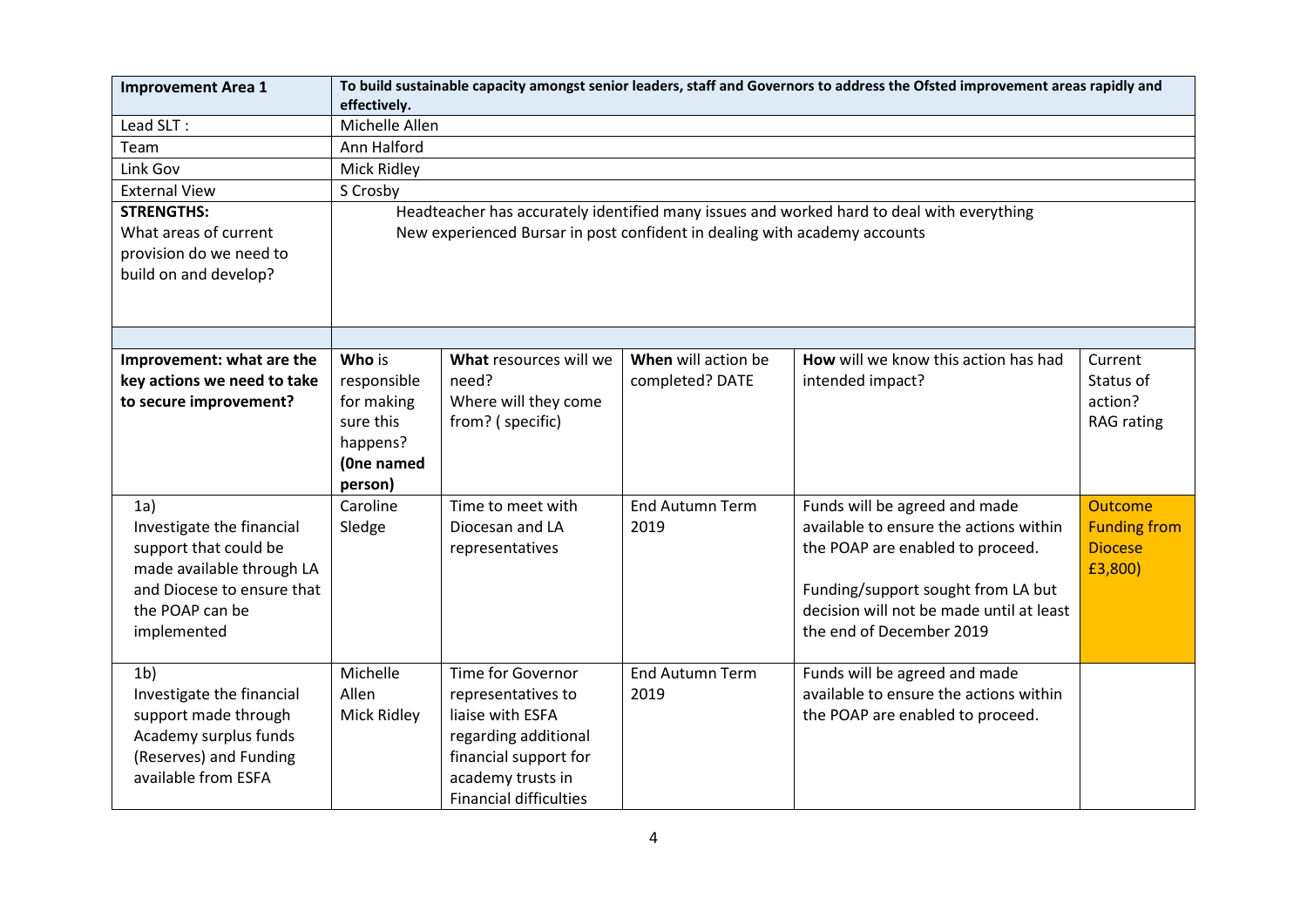|                                                                                                                                                                                                                                        |                                   | (see link in email sent<br>by CS to GJMR on<br>10.11.19<br>Work with a<br>Diocesan/LA<br>representative to<br>follow through with<br>governor discussion<br>following publication<br>of Auditor's report<br>December 2019                                |                                |                                                                                                                                                                                                                      |                                                                                           |
|----------------------------------------------------------------------------------------------------------------------------------------------------------------------------------------------------------------------------------------|-----------------------------------|----------------------------------------------------------------------------------------------------------------------------------------------------------------------------------------------------------------------------------------------------------|--------------------------------|----------------------------------------------------------------------------------------------------------------------------------------------------------------------------------------------------------------------|-------------------------------------------------------------------------------------------|
| 1c)<br>Ensure the Headteacher has<br>additional capacity provided<br>to ensure to ensure she can<br>continue to lead and manage<br>the school whilst addressing<br>the requirements of the<br>POAP in a swift and effective<br>manner. | LA<br><b>Diocese</b><br>Governors | Consultant SENDco - 3<br>hours a week to ensure<br>all paperwork relating<br>to SEND pupils is up to<br>date and results in<br>pupils' needs being<br>met. (£5655.00<br>estimate of cost to end<br>of academic year based<br>on £65 p/h for 29<br>weeks) | <b>End Autumn Term</b><br>2019 | Consultant SENDCo in place.<br>Referrals made as appropriate<br>Send Audit proposed and carried out<br>by end Autumn Term.<br>Support for class teachers will enable<br>them to meet the needs of their<br>children. | <b>Agreed at £65</b><br>$p/h$ for 15.<br>$hours =$<br>£975.00 for<br>Autumn term<br>2019. |
|                                                                                                                                                                                                                                        |                                   | Secondment of<br>aspirant leader to<br>support one day a<br>week to build capacity<br>in driving through the<br>POAP (Wednesdays<br>preferable)<br>Cost to be agreed as<br>part of negotiations                                                          | <b>End Autumn Term</b><br>2019 | LA/ Diocese identifies and negotiates<br>the release of an aspirant leader to be<br>in place until at least end of Spring<br>term 2020. (To be reviewed at that<br>time)                                             | <b>SEND</b><br>qualified<br>teacher from<br>Henlow -<br>Aspirant<br>leader                |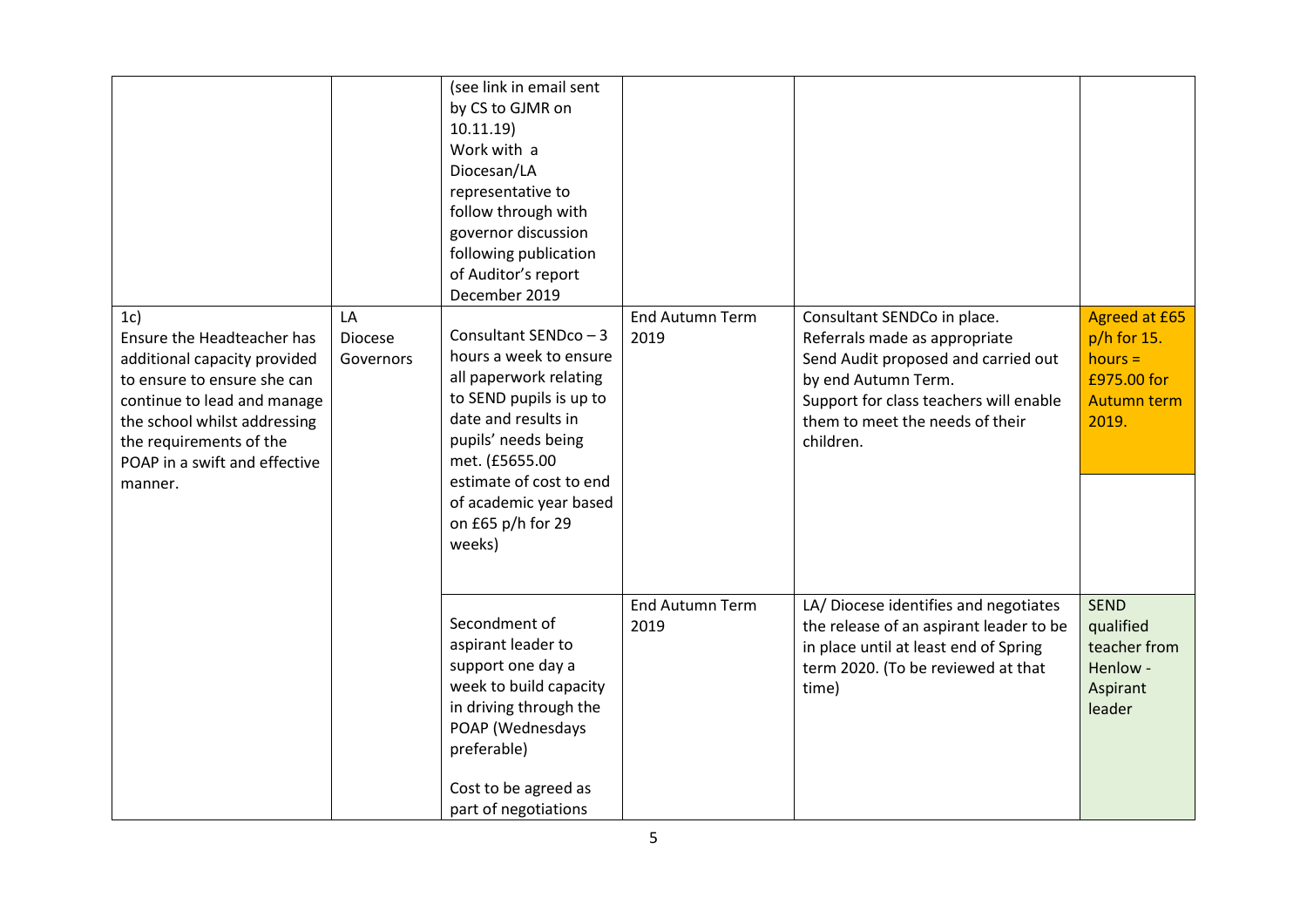|                                                                                                                                                                          |                    | (likely to be above<br>£250a day)                                             |                                                   |                                                                     |                                                                                      |
|--------------------------------------------------------------------------------------------------------------------------------------------------------------------------|--------------------|-------------------------------------------------------------------------------|---------------------------------------------------|---------------------------------------------------------------------|--------------------------------------------------------------------------------------|
| 1d)<br>To build capacity and<br>understanding of the<br>governing body through the<br>support and intervention of<br>a National Leader of<br>Governance (LA identified). | Graham<br>Jones    | <b>TBC National funding</b><br>available. If no funding,<br>£300 a day.       | End of Autumn Term<br>2019                        | Identified support in place.                                        |                                                                                      |
| 1e)<br>To ensure training needs are<br>met, especially around the<br>strategic leadership role of<br>governors by the Diocesan<br>Governor Officer.(BC)                  | Caroline<br>Sledge | SLA funding<br>agreement already in<br>place - no extra cost<br>implications. | End of Autumn Term<br>2019                        | Identified support in place around the<br>strategic leadership role | Suggested<br><b>Startegic</b><br><b>Taking the</b><br>$char-$<br>starting 23 1<br>20 |
| 1 <sub>f</sub><br>To provide weekly release<br>for Assistant Headteacher to<br>address the areas linked to<br>her in the POAP.                                           | Caroline<br>Sledge | £164 X 3 hours<br>(26 weeks to end of<br>year £4,269)                         | Asap (from w/c 25 <sup>th</sup><br>November 2019) | Assistant Headteacher released<br>weekly                            | Fortnightly;<br>planned for<br><b>Spring term</b><br>due to<br>budget<br>constraints |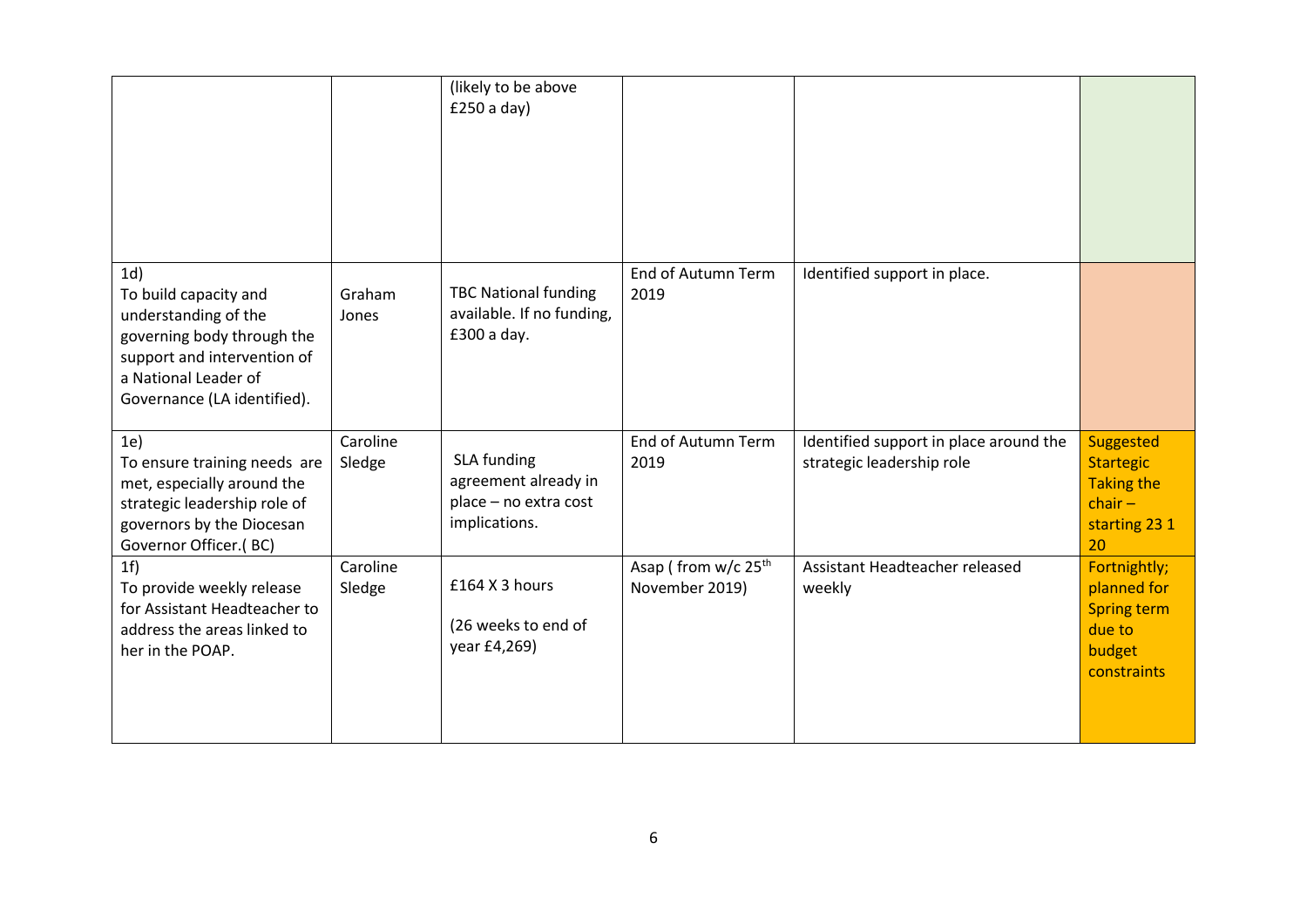| 1g)<br>To employ an additional 1:1<br>SEND TA for 5 mornings a<br>week to support the<br>additional need of SEND<br>pupils in year 1.                                                                             | Caroline<br>Sledge | £6,732 from January to<br>July. (pro rata from<br>Annual Salary)                                                                                                                                                                                                                | Asap                                | Approved by Governors November<br>2019)<br>Recruitment successful (December<br>2019)<br>New 1:1 Ta in post (January 2020)                                                                                                                                              |                                                                                                                                                                                      |
|-------------------------------------------------------------------------------------------------------------------------------------------------------------------------------------------------------------------|--------------------|---------------------------------------------------------------------------------------------------------------------------------------------------------------------------------------------------------------------------------------------------------------------------------|-------------------------------------|------------------------------------------------------------------------------------------------------------------------------------------------------------------------------------------------------------------------------------------------------------------------|--------------------------------------------------------------------------------------------------------------------------------------------------------------------------------------|
| 1 <sub>h</sub><br>Ensure that there is a budget<br>for supply teacher to cover<br>the cost of releasing subject<br>leaders in order for them to<br>support staff and monitor<br>their impact across the<br>school | Mick Ridley        | £250 a day x 15<br>(£3,750) No supply<br>budget currently<br>available use academy<br>reserves if available<br>following Auditor's<br>report<br>Expenditure to be<br>agreed at same<br>meeting 12.12.19                                                                         | End of Autumn term<br>2019          | Expenditure to be agreed by FGB on<br>12.12.19<br>Programme of teacher release in place<br>to ensure subject leaders have time to<br>monitor quality of learning<br>(knowledge acquisition and skills<br>development in selected subjects<br>initially core subjects.) | Releasing<br>subject leader<br>in English<br><b>Maths and</b><br><b>Science</b><br><b>Spring term</b><br>20                                                                          |
| 1i)<br>To provide staff CPD in the<br>areas relating to the 6<br>priorities in the POAP.                                                                                                                          | Michelle<br>Allen  | Reading training<br>Phonics training<br>Twilight £270 (HfL)<br>SLE Support to build<br>capacity in English<br>leader (Reading<br>/Phonics) £350 a day<br>x5 days<br>To adopt an existing<br>curriculum from a<br>Good/Outstanding<br>school which meets<br>the needs of pupils. | Provided by end<br>Summer Term 2020 | CPD session for reading and phonics<br>completed and staff discussions<br>around the adoption of a new<br>curriculum completed.                                                                                                                                        | <b>English lead</b><br>course 15/1<br>20<br>Informal<br>support from<br>local schools<br>in place for<br><b>English Lead</b><br><b>Visits to local</b><br>schools are in<br>progress |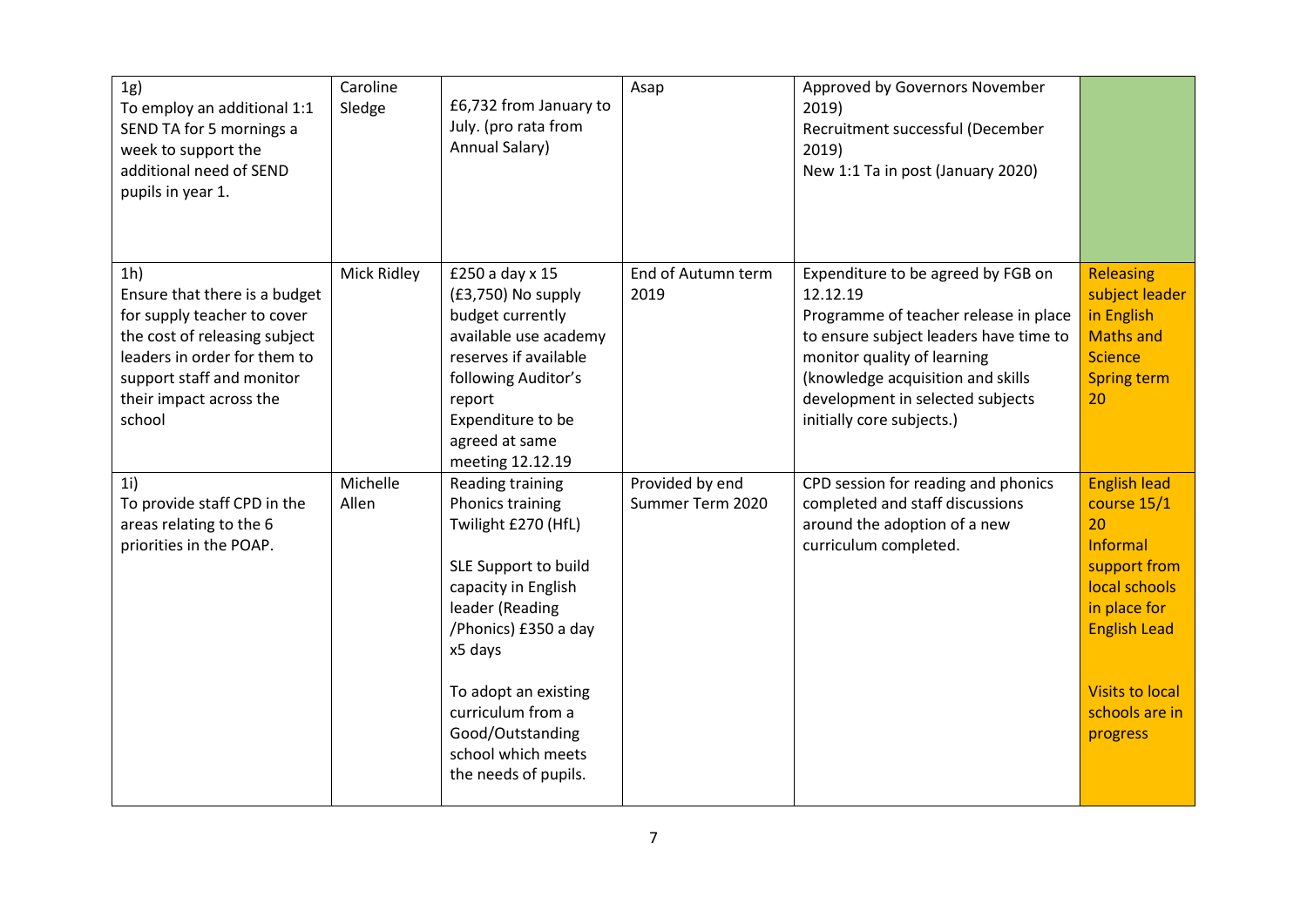|                                               |                             | Curriculum Skills<br>Progression<br>development (explore<br>Chris Quigley £300-500<br>approx)<br>STEPS training for<br>whole staff including<br>MDS (£250 for one day<br>CPD - Staff member<br>from STEPS school or<br>HFL £400 per delegate)<br><b>Support Staff</b><br><b>Interventions for SEND</b><br>once needs are<br>identified. (approx. £50<br>x3 dependent on<br>training selected) |                            |                                          |     |                                                          |                                            | <b>Meetings</b><br>arranged with<br><b>Steps trainers</b><br>twilights to<br>be arranged |
|-----------------------------------------------|-----------------------------|-----------------------------------------------------------------------------------------------------------------------------------------------------------------------------------------------------------------------------------------------------------------------------------------------------------------------------------------------------------------------------------------------|----------------------------|------------------------------------------|-----|----------------------------------------------------------|--------------------------------------------|------------------------------------------------------------------------------------------|
| <b>MONITORING</b><br><b>MILESTONES (MM)</b>   | MM1<br>3/12/19              |                                                                                                                                                                                                                                                                                                                                                                                               | MM <sub>2</sub><br>21/1/20 |                                          | MM3 | 25/2/20                                                  | MM4<br><b>March (TBC)</b>                  |                                                                                          |
|                                               |                             |                                                                                                                                                                                                                                                                                                                                                                                               |                            |                                          |     |                                                          |                                            |                                                                                          |
| <b>EXPECTED IMPACT and</b><br><b>Outcomes</b> | $\bullet$<br>will have been | Sources of funding                                                                                                                                                                                                                                                                                                                                                                            | $\bullet$                  | External personnel<br>will have begun to |     | Long term funding will be<br>secured based on an initial | To be decided upon<br>progress made (at MM |                                                                                          |
|                                               |                             | identified so that                                                                                                                                                                                                                                                                                                                                                                            |                            | work within the                          |     | appraisal of the impact of                               | review 25.2.20)                            |                                                                                          |
|                                               | other Areas for             | Improvement can                                                                                                                                                                                                                                                                                                                                                                               |                            | school to address<br>the AFIs            |     | financial commitments<br>against progress on the AFIs.   |                                            |                                                                                          |
|                                               | proceed,                    |                                                                                                                                                                                                                                                                                                                                                                                               |                            |                                          |     |                                                          |                                            |                                                                                          |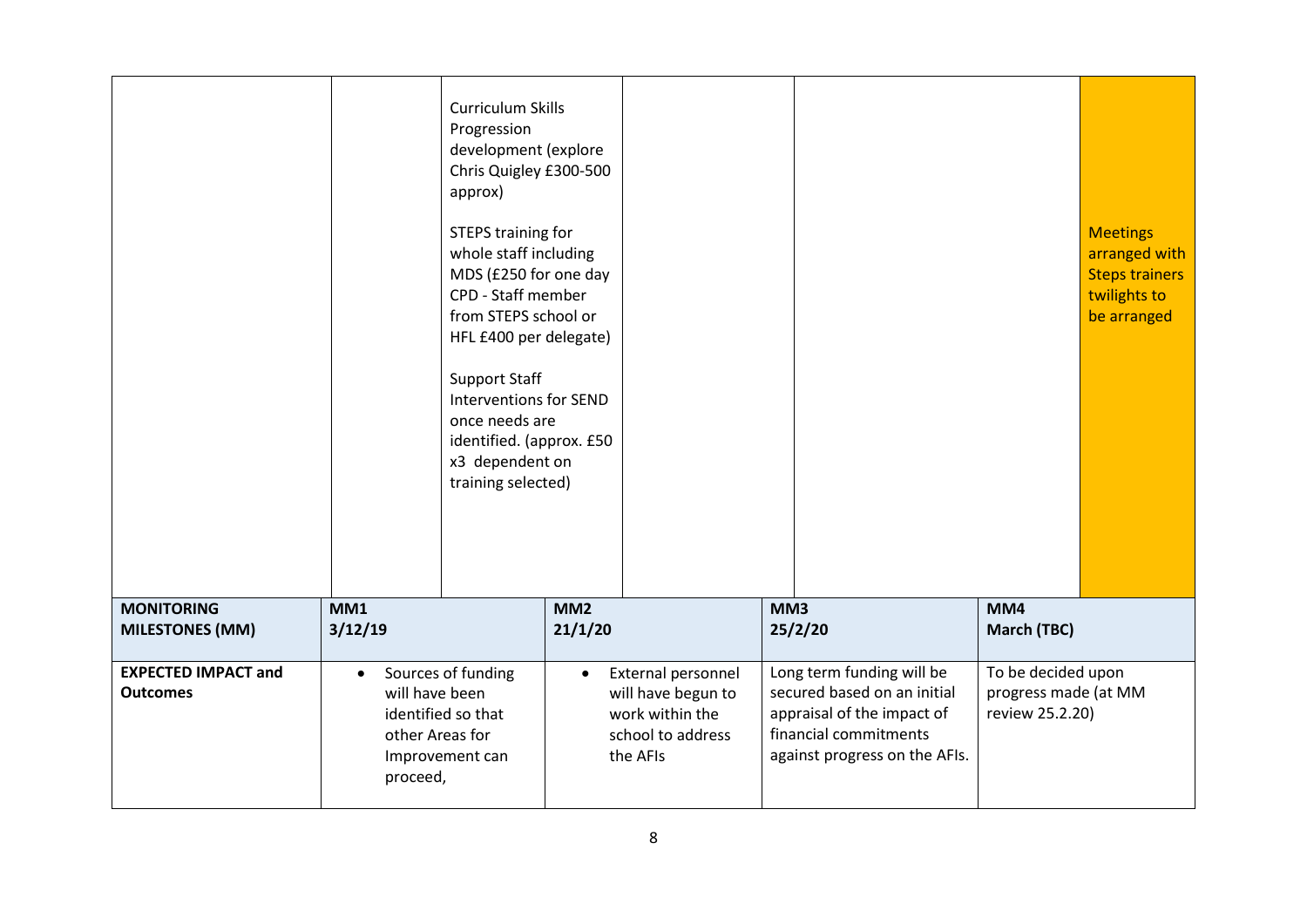|                                | identification of<br>$\bullet$<br>appropriate external<br>personnel to build<br>capacity.<br>Dates will have been<br>agreed for support to<br>be in place. | Positive impact<br>$\bullet$<br>measure will be<br>identified.             |                                                                            |                                                                            |
|--------------------------------|------------------------------------------------------------------------------------------------------------------------------------------------------------|----------------------------------------------------------------------------|----------------------------------------------------------------------------|----------------------------------------------------------------------------|
| <b>Monitoring process</b>      | Governor liaison and<br>discussion with LA and<br>Diocesan representatives                                                                                 | Governor liaison and<br>discussion with LA and<br>Diocesan representatives | Governor liaison and<br>discussion with LA and<br>Diocesan representatives | Governor liaison and<br>discussion with LA and<br>Diocesan representatives |
| <b>SLT View/Comment</b>        |                                                                                                                                                            |                                                                            |                                                                            |                                                                            |
| <b>Governors View/Comment</b>  |                                                                                                                                                            |                                                                            |                                                                            |                                                                            |
| <b>External View / Comment</b> |                                                                                                                                                            |                                                                            |                                                                            |                                                                            |
| <b>INTERIM REVIEW</b>          | End of Spring Term 2020                                                                                                                                    |                                                                            |                                                                            |                                                                            |
| <b>RAG Rating</b>              |                                                                                                                                                            |                                                                            |                                                                            |                                                                            |
| <b>Next Steps</b>              |                                                                                                                                                            |                                                                            |                                                                            |                                                                            |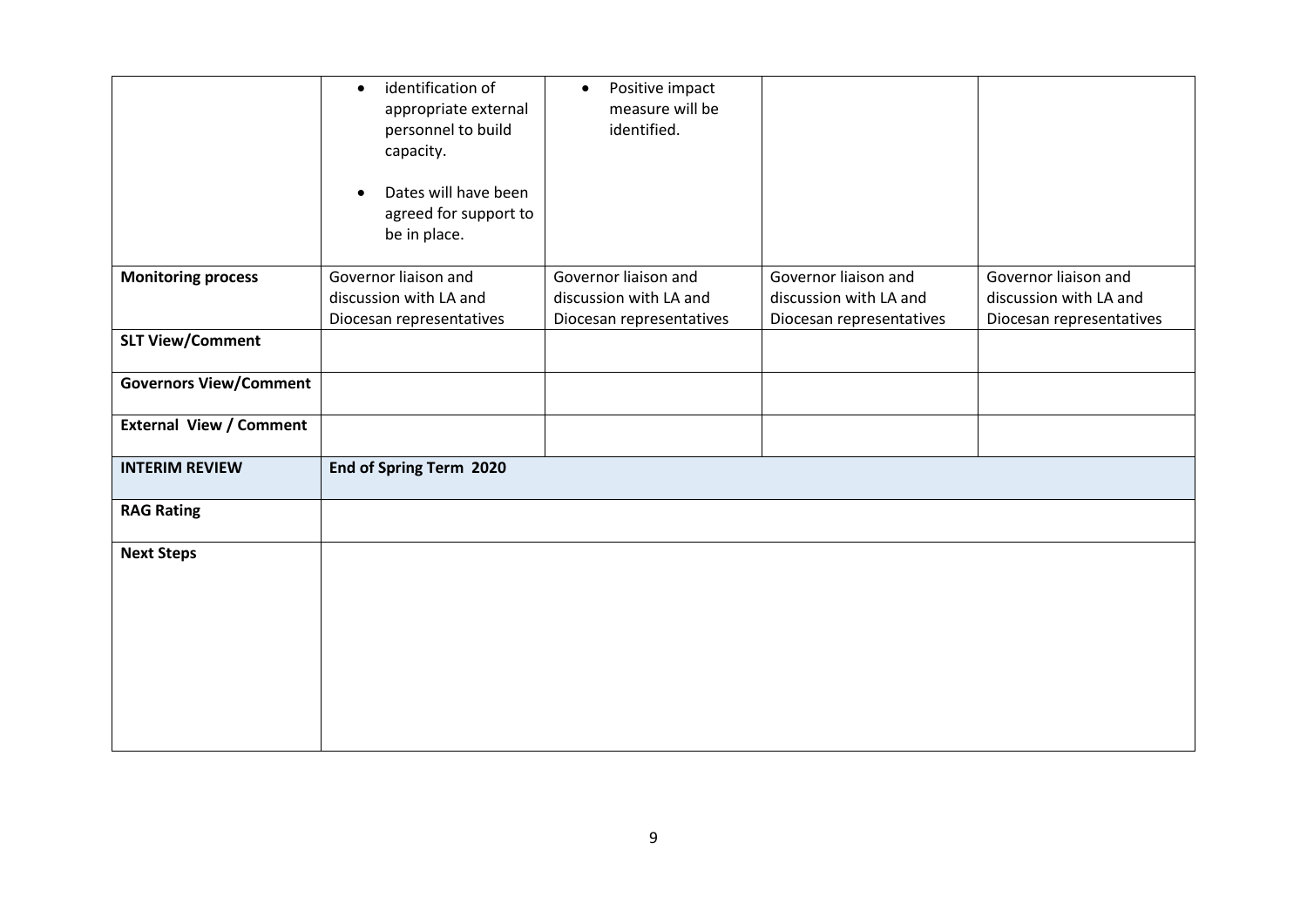| <b>Improvement Area 2</b>              |                        |                                                                    |                     | To increase the effectiveness of Governing Body so that they understand their strategic roles and responsibilities and<br>hold leaders to account for how weaknesses in the curriculum and behaviour are being addressed. |                |
|----------------------------------------|------------------------|--------------------------------------------------------------------|---------------------|---------------------------------------------------------------------------------------------------------------------------------------------------------------------------------------------------------------------------|----------------|
| Lead SLT:                              | <b>Caroline Sledge</b> |                                                                    |                     |                                                                                                                                                                                                                           |                |
| Team                                   | Governing Body         |                                                                    |                     |                                                                                                                                                                                                                           |                |
| Link Gov                               | Graham Jones           |                                                                    |                     |                                                                                                                                                                                                                           |                |
| <b>External View</b>                   |                        | S Crosby / Belinda Copson                                          |                     |                                                                                                                                                                                                                           |                |
| <b>STRENGTHS:</b>                      |                        | Governors committed to moving forward and implementing Action Plan |                     |                                                                                                                                                                                                                           |                |
| What areas of current provision do     |                        | Consistent membership of governing body.                           |                     |                                                                                                                                                                                                                           |                |
| we need to build on and develop?       |                        | Four members with teaching experience                              |                     |                                                                                                                                                                                                                           |                |
|                                        |                        | Interest from members of the school community in joining           |                     |                                                                                                                                                                                                                           |                |
|                                        |                        |                                                                    |                     |                                                                                                                                                                                                                           |                |
| Improvement: what are the key          | Who is                 | What resources will                                                | When will action be | How will we know this action has                                                                                                                                                                                          | Current        |
| actions we need to take to secure      | responsible            | we need?                                                           | completed? DATE     | had intended impact?                                                                                                                                                                                                      | Status of      |
| improvement?                           | for making             | Where will they come                                               |                     |                                                                                                                                                                                                                           | action?        |
|                                        | sure this              | from? (specific)                                                   |                     |                                                                                                                                                                                                                           | RAG rating     |
|                                        | happens?               |                                                                    |                     |                                                                                                                                                                                                                           |                |
|                                        | (One                   |                                                                    |                     |                                                                                                                                                                                                                           |                |
|                                        | named                  |                                                                    |                     |                                                                                                                                                                                                                           |                |
|                                        | person)                |                                                                    |                     |                                                                                                                                                                                                                           |                |
| 2a)                                    |                        | Government funding                                                 | End of Autumn term  | NLG reporting to Governors,                                                                                                                                                                                               | No funding     |
| To secure funding for advice and       | Graham                 | available (LA to                                                   | 2019                | Diocese and LA on progress made                                                                                                                                                                                           | required       |
| support from LA recommended            | Jones                  | advise and negotiate)                                              |                     | in terms of building capacity of GB.                                                                                                                                                                                      | Contact        |
| National Leader of Governance (NLG).   |                        | £300 a day for NLG if                                              |                     |                                                                                                                                                                                                                           | made with      |
|                                        |                        | no national funding                                                |                     |                                                                                                                                                                                                                           | <b>NLG Sue</b> |
| To ensure that NLG attends governing   |                        | available                                                          |                     |                                                                                                                                                                                                                           | Howley -       |
| body meetings and provides on-the-     |                        |                                                                    |                     |                                                                                                                                                                                                                           | meeting to     |
| spot supportive and effective training |                        |                                                                    |                     |                                                                                                                                                                                                                           | be arranged    |
| and advice for building up strategic   |                        |                                                                    |                     |                                                                                                                                                                                                                           |                |
| leadership role, particularly in       |                        |                                                                    |                     |                                                                                                                                                                                                                           |                |
| relation to addressing the areas of    |                        |                                                                    |                     |                                                                                                                                                                                                                           |                |
| Improvement in the POAP swiftly.       |                        |                                                                    |                     |                                                                                                                                                                                                                           |                |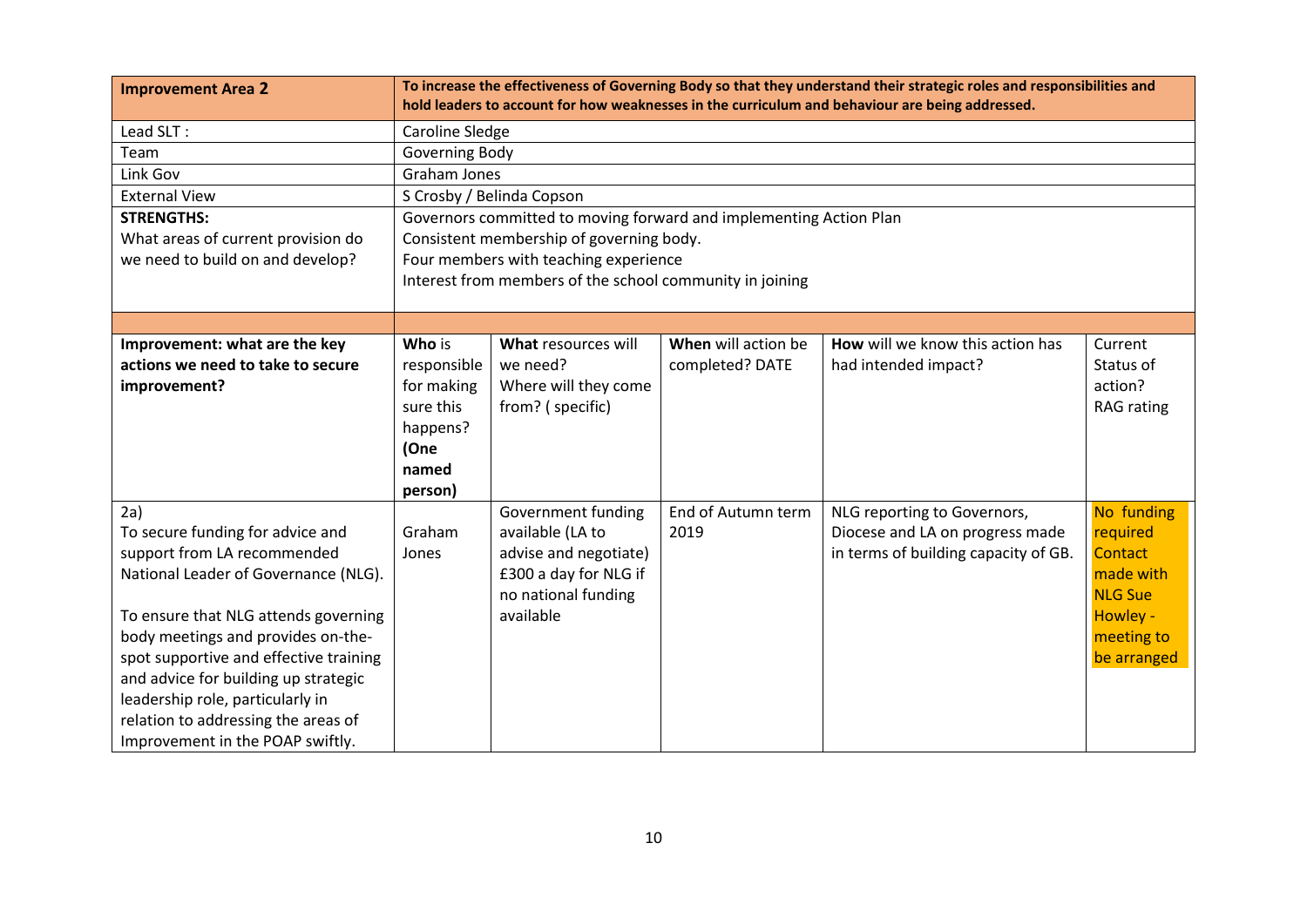| 2 <sub>b</sub><br>To secure through the SLA the<br>support and advice of the Diocesan<br>Governor Officer (BC).                                                                                                                                                       | Caroline<br>Sledge                                     | SLA in place (no extra<br>cost)                                                                                                 | End of autumn term<br>2019  | A programme of monitoring<br>development and support will be<br>in place.                                                                                                  | HT attending<br>network of<br>Single<br>Academy<br><b>Trusts half</b><br>termly |
|-----------------------------------------------------------------------------------------------------------------------------------------------------------------------------------------------------------------------------------------------------------------------|--------------------------------------------------------|---------------------------------------------------------------------------------------------------------------------------------|-----------------------------|----------------------------------------------------------------------------------------------------------------------------------------------------------------------------|---------------------------------------------------------------------------------|
| 2c)<br>To secure additional funding from any<br>available sources including reserves<br>and/or ESFA funds in order to<br>progress the AFIs in the POAP.<br>This to be done partnership with the<br>financial commitments made by both<br>Diocese and Local Authority. | Mick Ridley                                            | N/A                                                                                                                             | End Autumn term<br>2019     | Funding will be available to boost<br>the capacity of the school to fulfil<br>the AFIs on the POAP.                                                                        |                                                                                 |
| 2d)<br>To ensure the governing body,<br>Diocese and LA fulfil their<br>responsibilities to securing the<br>wellbeing of the headteacher during<br>the POAP implementation                                                                                             | Graham<br>Jones<br>Lizzie<br>Jeanes<br>Simon<br>Crosby | Governor, LA and<br>Diocesan time<br>4 x 1/2 days (@£380 a<br>$day) = £760.00$                                                  | End of autumn term<br>2019  | Strategies will be in place to ensure<br>that the headteacher workload is<br>both reasonable and sustainable<br>over the period of addressing the<br>AFIs in the POAP.     |                                                                                 |
| 2e)<br>To ensure resilience plans are in place<br>for headteacher/SLT/Chair of<br>Governors                                                                                                                                                                           | Graham<br>Jones<br>Lizzie<br>Jeanes<br>Simon<br>Crosby | Governor, LA and<br>Diocesan time                                                                                               | End of autumn term<br>2019  | Identification of suitable interim<br>post-holder                                                                                                                          |                                                                                 |
| 2f)<br>To ensure an appropriate visiting and<br>monitoring programme is in place<br>which raises Governor's awareness of<br>progress against the POAP AFIs.                                                                                                           | <b>NLG</b><br>Chair of<br>Governors                    | Time at GB meetings<br>to arrange schedule<br>of visits and clarify<br>link Governor<br>responsibilities in<br>respect of POAP. | End of Autumn Term<br>2019. | Visit Schedule in place and link<br>Governor responsibilities clarified.<br>Written reports to go to FGB on<br>regular (see learning walk<br>Monitoring evidence 21 11 19) | Sue Howley<br>to lead a<br>session on<br>Gov<br>monitoring<br>including         |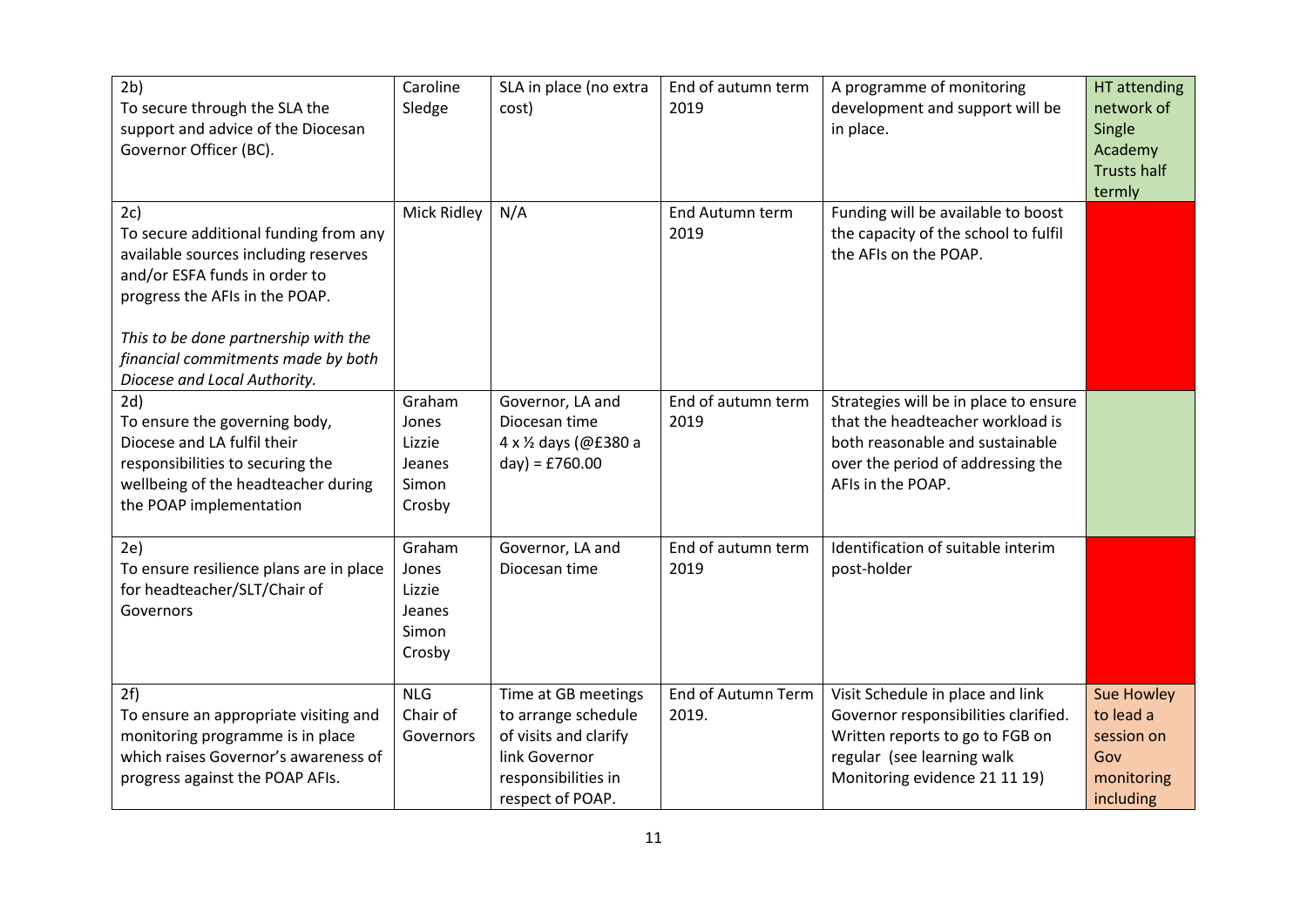| Clarification of expectations of the<br>role of the "Primary Link Governor" in<br>the POAP (see list on page 3<br>summary) |                                                                                                                                              |                                                                                                                       |                                                                                                      | suitable<br>proforma to<br>be used.                                                                  |
|----------------------------------------------------------------------------------------------------------------------------|----------------------------------------------------------------------------------------------------------------------------------------------|-----------------------------------------------------------------------------------------------------------------------|------------------------------------------------------------------------------------------------------|------------------------------------------------------------------------------------------------------|
| <b>MONITORING</b>                                                                                                          | <b>MM1</b>                                                                                                                                   | MM <sub>2</sub>                                                                                                       | MM3                                                                                                  | <b>MM4</b>                                                                                           |
| <b>MILESTONES (MM)</b>                                                                                                     | 3/12/19                                                                                                                                      | 21/1/20                                                                                                               | 25/2/20                                                                                              | <b>March (TBC)</b>                                                                                   |
| <b>EXPECTED IMPACT and</b><br><b>Outcomes</b>                                                                              | Review of funding secured to date<br>Review support secured for GB<br>development.<br>Headteacher wellbeing is prioritised<br>and maintained | Review the impact of the<br>NLG and the Diocesan<br><b>Governor Officer</b><br>Headteacher wellbeing is<br>maintained |                                                                                                      |                                                                                                      |
| <b>Monitoring process</b>                                                                                                  | LA Monitoring external view<br>Belinda Copson - Diocesan Governor<br>link<br><b>NLG</b> monitoring                                           | LA Monitoring external<br>view<br>Belinda Copson-<br>Diocesan Governor link<br><b>NLG</b> monitoring                  | LA Monitoring external<br>view<br>Belinda Copson-<br>Diocesan Governor link<br><b>NLG</b> monitoring | LA Monitoring external<br>view<br>Belinda Copson-<br>Diocesan Governor link<br><b>NLG</b> monitoring |
| <b>SLT View/Comment</b>                                                                                                    |                                                                                                                                              |                                                                                                                       |                                                                                                      |                                                                                                      |
| <b>Governors</b><br>View/Comment                                                                                           |                                                                                                                                              |                                                                                                                       |                                                                                                      |                                                                                                      |
| External View/<br>Comment                                                                                                  |                                                                                                                                              |                                                                                                                       |                                                                                                      |                                                                                                      |
| <b>INTERIM REVIEW</b>                                                                                                      | <b>End of Spring Term 2020</b>                                                                                                               |                                                                                                                       |                                                                                                      |                                                                                                      |
| <b>RAG Rating</b>                                                                                                          |                                                                                                                                              |                                                                                                                       |                                                                                                      |                                                                                                      |
| <b>Next Steps</b>                                                                                                          |                                                                                                                                              |                                                                                                                       |                                                                                                      |                                                                                                      |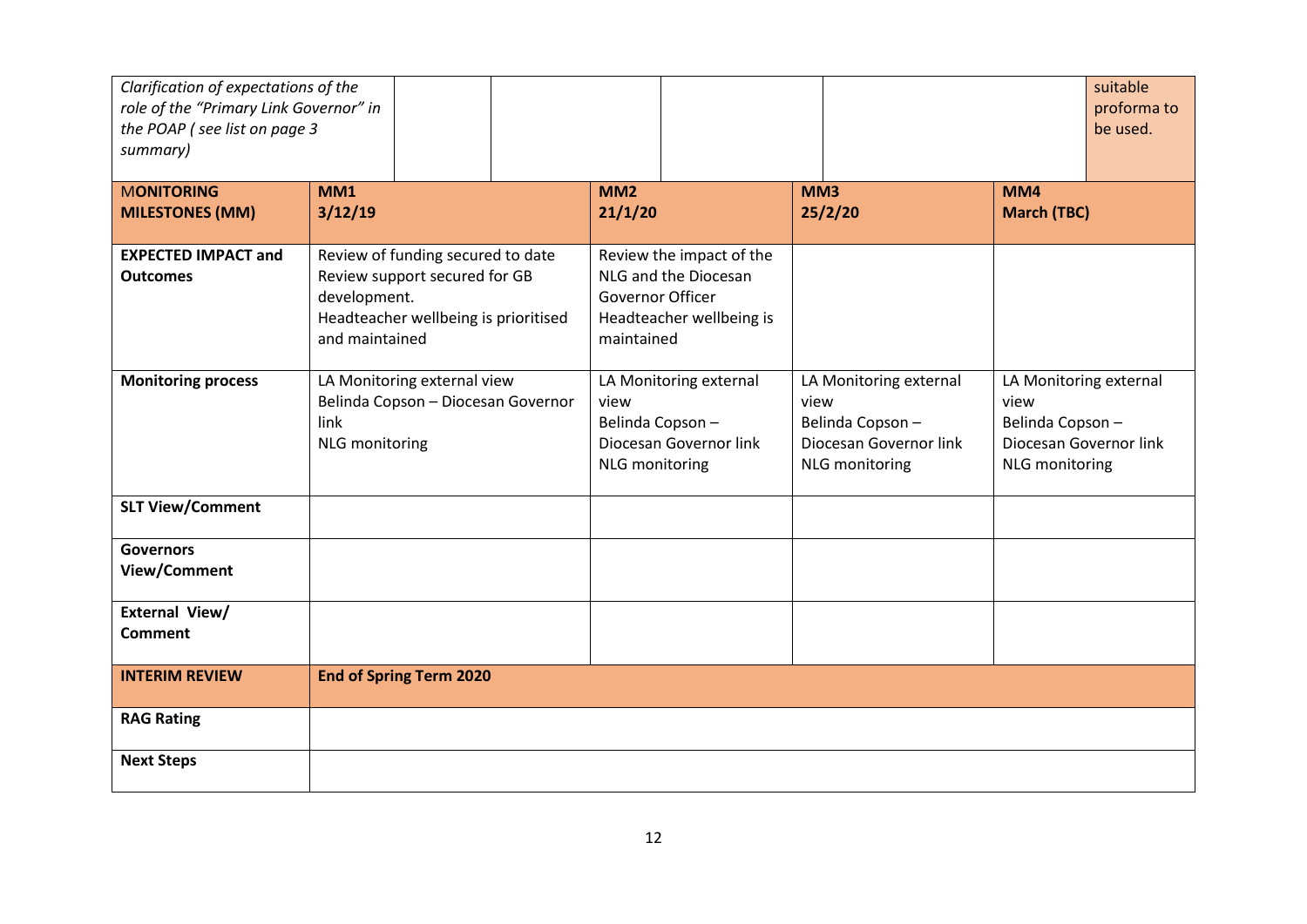| <b>Improvement Area 3</b> | Ensure Reading, Writing and Phonics are taught well across the school, resulting in outcomes above the National and Local<br><b>Authority results.</b> |                                                                        |      |      |      |                          |
|---------------------------|--------------------------------------------------------------------------------------------------------------------------------------------------------|------------------------------------------------------------------------|------|------|------|--------------------------|
| Lead SLT:                 | Caroline Sledge                                                                                                                                        |                                                                        |      |      |      |                          |
| Team                      | Natasha Hornsey                                                                                                                                        |                                                                        |      |      |      |                          |
| Link Gov                  | Anne Parsons                                                                                                                                           |                                                                        |      |      |      |                          |
| <b>External View</b>      | S Crosby                                                                                                                                               |                                                                        |      |      |      |                          |
| <b>STRENGTHS:</b>         |                                                                                                                                                        | National Phonics check 89% pass rate, 7% above national outcome of 82% |      |      |      |                          |
| What areas of current     |                                                                                                                                                        | <b>Phonics Year 1</b>                                                  | 2017 | 2018 | 2019 | 2020 Target              |
| provision do we need to   |                                                                                                                                                        | School                                                                 | 96   | 81%  | 89%  | 82%                      |
| build on and develop?     |                                                                                                                                                        |                                                                        |      |      |      |                          |
|                           |                                                                                                                                                        | National                                                               | 81%  | 82%  | 82%  | $\blacksquare$           |
|                           |                                                                                                                                                        |                                                                        |      |      |      |                          |
|                           | End of KS1                                                                                                                                             |                                                                        |      |      |      |                          |
|                           |                                                                                                                                                        | <b>Reading KS1</b>                                                     | 2017 | 2018 | 2019 | 2020 Target              |
|                           |                                                                                                                                                        | School                                                                 | 61%  | 96%  | 70%  | 75%                      |
|                           |                                                                                                                                                        |                                                                        |      |      |      |                          |
|                           |                                                                                                                                                        | National                                                               | 76%  | 75%  | 75%  | $\overline{\phantom{a}}$ |
|                           |                                                                                                                                                        | <b>Writing KS1</b>                                                     |      |      |      |                          |
|                           |                                                                                                                                                        | School                                                                 | 65%  | 62%  | 56%  | 69%                      |
|                           |                                                                                                                                                        | National                                                               | 68%  | 70%  | 69%  | $\frac{1}{2}$            |
|                           |                                                                                                                                                        | End of Year 4 over 3 years against LA<br><b>Reading Year 4</b>         | 2017 | 2018 | 2019 | 2020 Target              |
|                           |                                                                                                                                                        |                                                                        |      |      |      |                          |
|                           |                                                                                                                                                        | School                                                                 | 100% | 92%  | 83%  | 82%                      |
|                           |                                                                                                                                                        | LA                                                                     | 82%  | 82%  | 82%  |                          |
|                           |                                                                                                                                                        | <b>Writing Year 4</b>                                                  |      |      |      |                          |
|                           |                                                                                                                                                        | School                                                                 | 88%  | 82%  | 83%  | 83%                      |
|                           |                                                                                                                                                        | LA                                                                     | 72%  | 74%  | 73%  | $\overline{\phantom{a}}$ |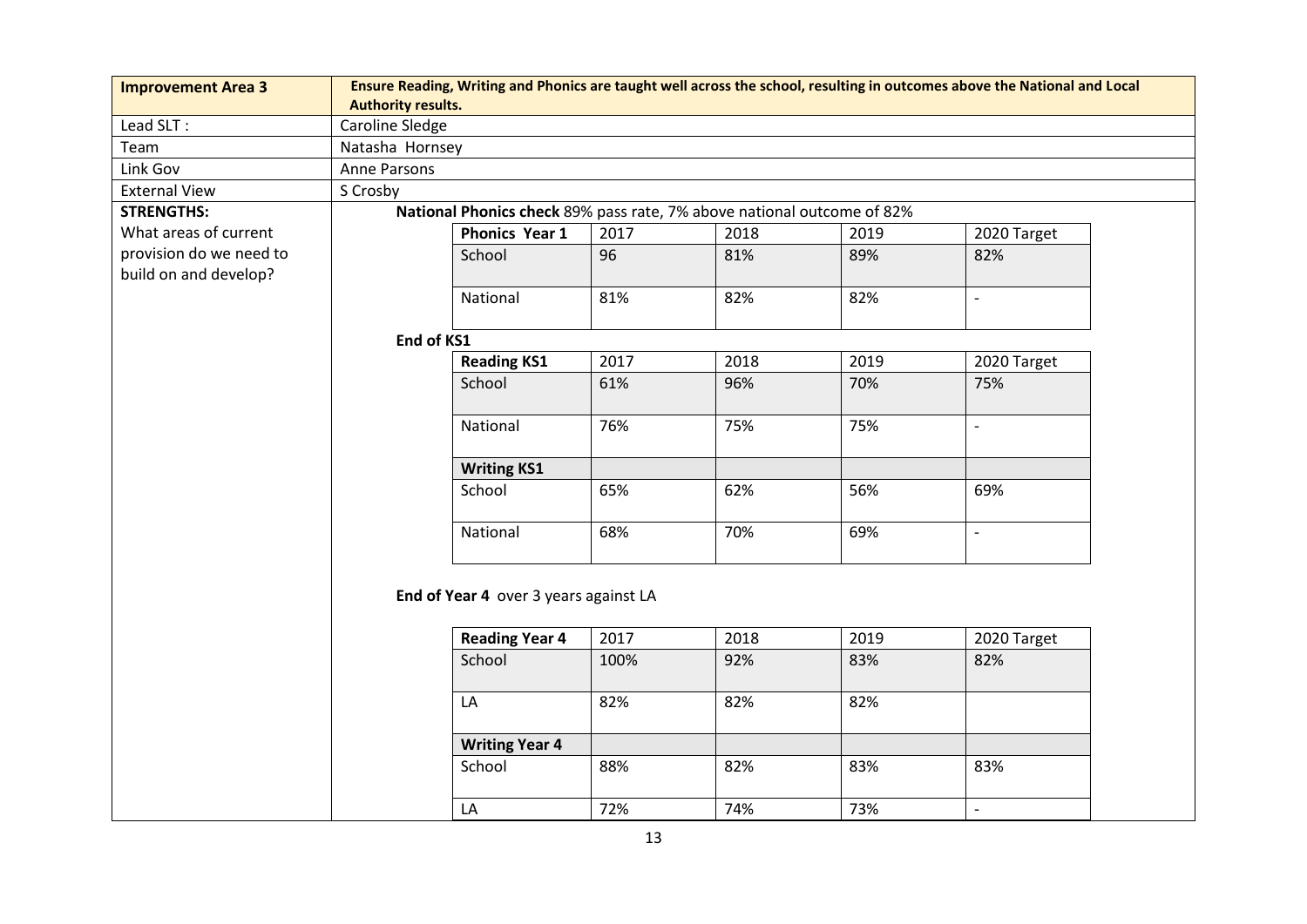|                                                                                                                             |                                                                             | Previous year's focus on writing development across the school, especially spelling and encouraging higher<br>achieving pupils to achieve Greater Depth                       |                                    |                                                                                                                                                                               |                                                                                                  |  |  |  |
|-----------------------------------------------------------------------------------------------------------------------------|-----------------------------------------------------------------------------|-------------------------------------------------------------------------------------------------------------------------------------------------------------------------------|------------------------------------|-------------------------------------------------------------------------------------------------------------------------------------------------------------------------------|--------------------------------------------------------------------------------------------------|--|--|--|
| Improvement: what are the                                                                                                   | Who is                                                                      | What resources will we                                                                                                                                                        | When will action be                | How will we know this action has had                                                                                                                                          | Current                                                                                          |  |  |  |
| key actions we need to take<br>to secure improvement?                                                                       | responsible<br>for making<br>sure this<br>happens?<br>(One named<br>person) | need?<br>Where will they come<br>from? (specific)                                                                                                                             | completed? DATE                    | intended impact?                                                                                                                                                              | Status of<br>action?<br><b>RAG</b> rating                                                        |  |  |  |
| 3a)<br>To secure support from SLE<br>to build capacity in English<br>leader.                                                | Caroline<br>Sledge                                                          | $£$ 350 per day x 5<br>£1750 (LA funded TBC)                                                                                                                                  | By Autumn 2020                     | Identified support agreed and planned<br>for Spring term 2020.                                                                                                                | NH to liaise<br>with local<br>school English<br>leads                                            |  |  |  |
| 3 <sub>b</sub><br>To monitor the impact of SLE<br>in building capacity of<br>English Leader. Report to<br>Governors and LA. | Caroline<br>Sledge                                                          | No cost                                                                                                                                                                       | By end of Spring term<br>2020      | Positive impact in terms of increased<br>capacity to address the issues related<br>to English in POAP.                                                                        | N/A                                                                                              |  |  |  |
| 3c)<br>Ensure a consistent<br>approach to teaching and<br>resourcing phonics across<br>the school                           | Natasha<br>Hornsey                                                          | Release time English<br>leader to for<br>monitoring all aspects<br>of reading phonics,<br>spelling and writing.<br>2 hours every third<br>week.<br>$10 \times 2$ hours = £656 | End of February Half<br>Term 2020. | Pupils across the school will<br>demonstrate secure understanding<br>and application of phonic knowledge,<br>make good progress in reading<br>because of consistent approach. | <b>Staff meeting</b><br>following<br>monitoring<br>phonics<br>throughout<br>school on<br>23/1/20 |  |  |  |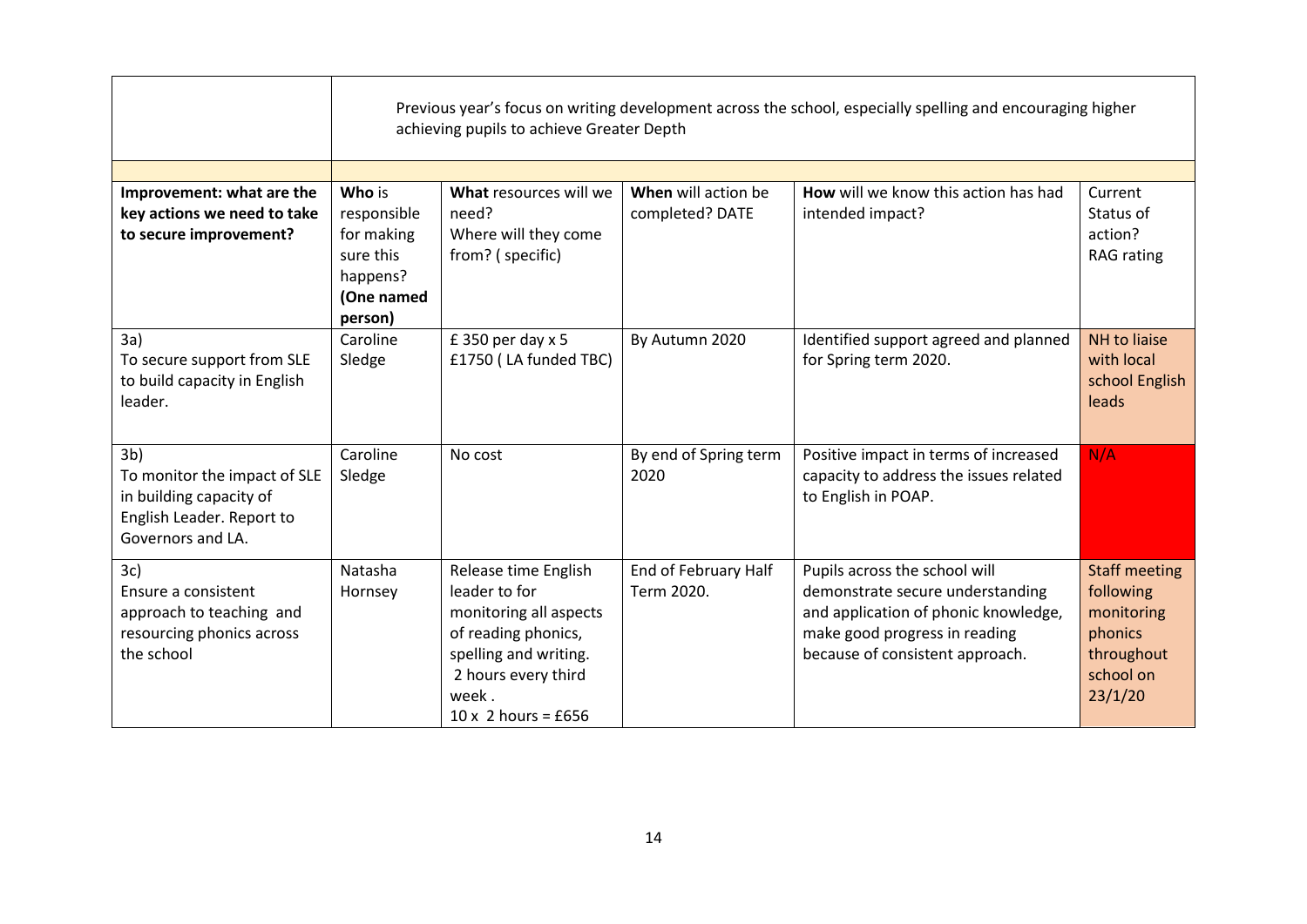| 3d)<br>Ensure teaching staff<br>understand and make<br>explicit links between<br>acquired phonic knowledge<br>and decoding unfamiliar<br>words             | Natasha<br>Hornsey | As above in 3c)                            |                               | Pupils across the school will<br>demonstrate secure understanding<br>and application of phonic knowledge,<br>in reading and writing (through<br>observations).<br>Outcomes in reading writing and<br>phonics are at least in line with<br>national outcomes. | <b>Monitoring</b><br>visit 23/1/20                                             |
|------------------------------------------------------------------------------------------------------------------------------------------------------------|--------------------|--------------------------------------------|-------------------------------|--------------------------------------------------------------------------------------------------------------------------------------------------------------------------------------------------------------------------------------------------------------|--------------------------------------------------------------------------------|
| 3e)<br>Ensure high quality CPD for<br>guided reading based on<br>reading skills development.                                                               | Caroline<br>Sledge | HfL £270 twilight<br>session               | By Feb Half term 2020         | Staff would have a clear<br>understanding of the skills progression<br>that they were teaching and tracking.<br>Clear system in place and being used<br>consistently across the school to teach<br>GR.                                                       | Reading<br>course with<br><b>HfL</b> including<br>guided<br>reading<br>15/1/20 |
| 3f)<br>Implement colour bands<br>system to encourage<br>independent choice of<br>reading material.                                                         | Natasha<br>Hornsey | Staff meeting time (no<br>additional cost) | BY Feb half term 2020         | Colour band system in place.<br>Children using it independently to<br>select books.                                                                                                                                                                          |                                                                                |
| 3g)<br>Ensure book storage for<br>reading schemes is improved<br>to encourage independent<br>choice for pupils in central<br>location                      | Natasha<br>Hornsey | Staff meeting time (no<br>additional cost) | By end of Easter term<br>2020 | One accessible location for reading<br>scheme books.                                                                                                                                                                                                         |                                                                                |
| 3h)<br>To seek and secure from<br>school community a<br>commitment to the<br>purchase of additional<br>books to support reading<br>enjoyment and research. | Natasha<br>Hornsey | Leader time (no<br>additional cost)        | By end of Easter term         | MAPTA would provide funds in<br>agreement.<br>Other identified members of the<br>community will have donated books<br>for school use.                                                                                                                        | <b>MAPTA AGM</b><br>Spring 1<br><b>Donations</b><br>from parents               |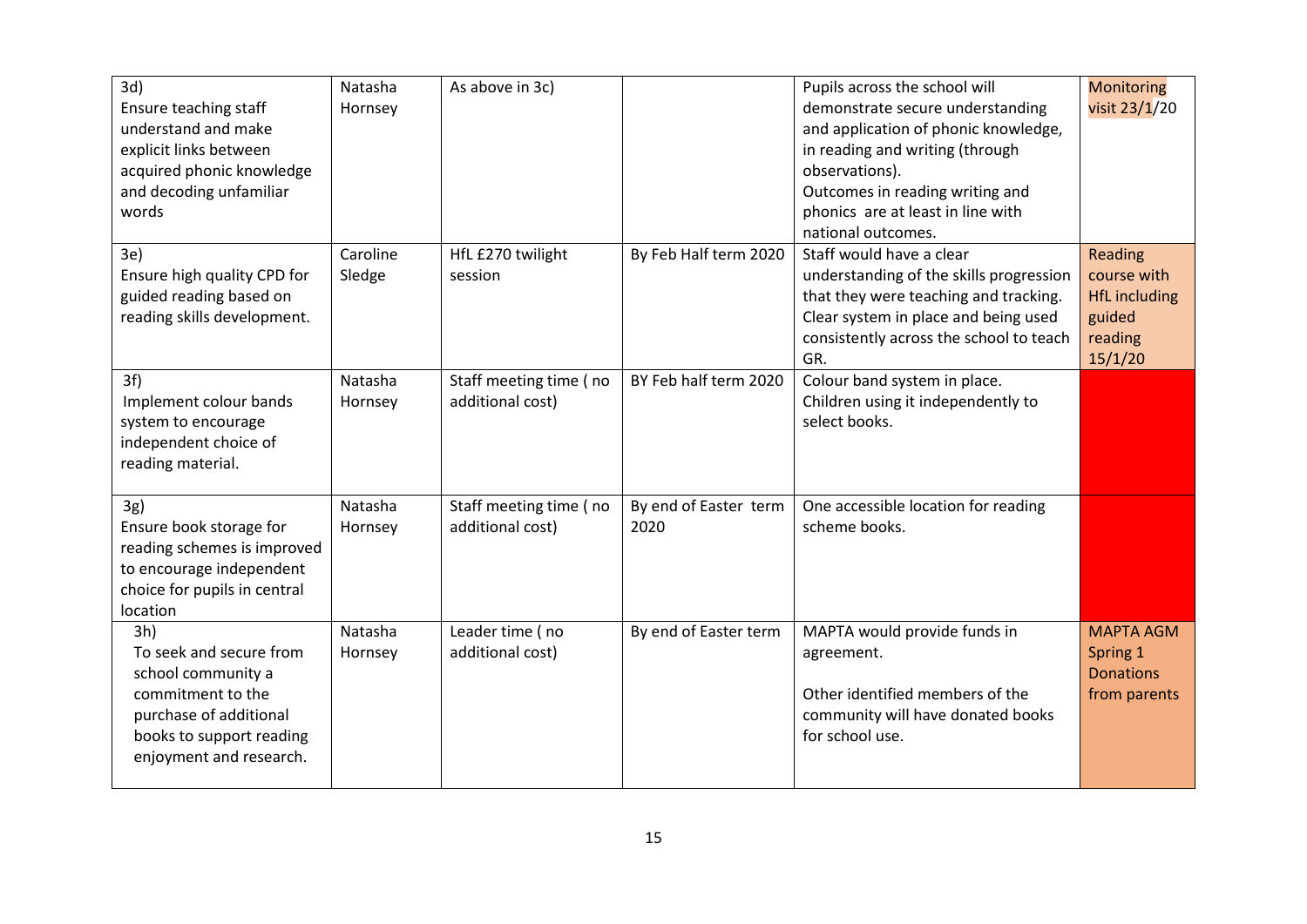| 3i)<br>Purchase PM<br>benchmarking kit to<br>support teacher<br>assessment of reading                                                                | Natasha<br>Hornsey | £ 250.00 (included in<br>budget)                                                                                     | End of Autumn term<br>2019        | Teachers able to accurately assess<br>reading across the school.                                                                                                                                       |                                        |
|------------------------------------------------------------------------------------------------------------------------------------------------------|--------------------|----------------------------------------------------------------------------------------------------------------------|-----------------------------------|--------------------------------------------------------------------------------------------------------------------------------------------------------------------------------------------------------|----------------------------------------|
| 3j)<br>Develop and improve<br>library environment and<br>stock filling                                                                               | Natasha<br>Hornsey | Funds to be negotiated<br>with MAPTA. (From<br>costs of replenishing<br>stock made by LA<br>Library service - £3000) | February Half term<br>2020        | MAPTA will have released funds and<br>the library environment will be<br>improved and additional stock<br>purchased.                                                                                   |                                        |
| 3k)<br>Investigate potential of<br>parent support to run the<br>library.                                                                             | Caroline<br>Sledge | No cost                                                                                                              | <b>End of Autumn Term</b>         | Parent helper rota in place.<br>Parent clear about role.                                                                                                                                               |                                        |
| 31)<br>Secure whole school staff<br>commitment to teaching<br>library skills through advice<br>from LA library.                                      | Caroline<br>Sledge | No additional cost                                                                                                   | End of February Half<br>term      | Clear system for library use.<br>Identified library skills being taught<br>across the school.<br>Library well maintained and left in<br>good order after use.                                          |                                        |
| 3m)<br>Improve reading training<br>for parent helpers through<br>providing a short<br>information leaflet on how<br>to support reading in<br>school. | Natasha<br>Hornsey | No additional costs                                                                                                  | End of Autumn Term                | Parent helpers will have consistent<br>approach to supporting reader in line<br>with school guidelines.                                                                                                | Complete and<br>shared with<br>parents |
| 3n)<br>Continue to embed the<br>writing journey approach<br>through clear training and<br>support for new KS1<br>teachers and building on            | Natasha<br>Hornsey | New rich texts for<br>writing journey<br>(£250.00 from<br><b>Meppershall Village</b><br>fair donation)               | End of February Half<br>term 2020 | New staff are confident about the<br>writing journey approach and there is<br>evidence of good practice within KS1<br>classrooms.<br>Evidence of pupils using phonic<br>knowledge in writing sessions. |                                        |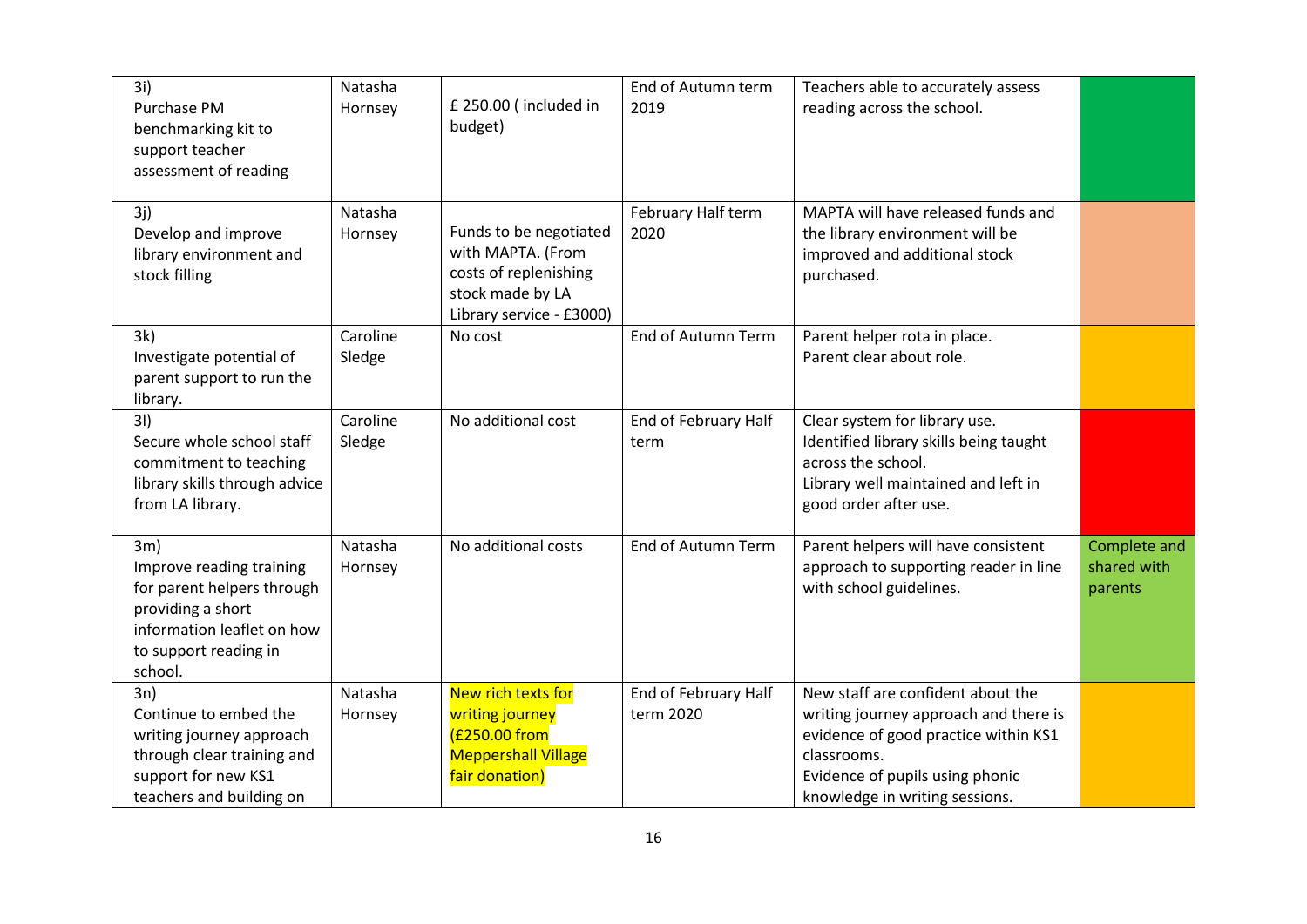| work completed at KS2 in                                                                                                                                           |                                                                                                                  | See above for English                                               |                                                                                                                  |                                   |       | SLE reports demonstrate                                                                                                                                                                                                     |                    |  |
|--------------------------------------------------------------------------------------------------------------------------------------------------------------------|------------------------------------------------------------------------------------------------------------------|---------------------------------------------------------------------|------------------------------------------------------------------------------------------------------------------|-----------------------------------|-------|-----------------------------------------------------------------------------------------------------------------------------------------------------------------------------------------------------------------------------|--------------------|--|
| previous year.<br>30)<br>Continue to embed the<br>whole school approach to<br>spellings with clear training<br>and support for new KS1<br>teachers and building on | Natasha<br>Hornsey                                                                                               | leader release time<br>See above for English<br>leader release time |                                                                                                                  | End of February Half<br>term 2020 |       | improvement<br>New staff are confident about the<br>approach to the teaching of spelling<br>and there is evidence of good practice<br>within KS1 classrooms.                                                                |                    |  |
| work completed at KS2 in<br>previous year.                                                                                                                         |                                                                                                                  |                                                                     |                                                                                                                  |                                   |       |                                                                                                                                                                                                                             |                    |  |
| <b>MONITORING</b>                                                                                                                                                  | <b>MM1</b>                                                                                                       |                                                                     | MM2                                                                                                              |                                   | MM3   |                                                                                                                                                                                                                             | MM4                |  |
| <b>MILESTONES (MM)</b>                                                                                                                                             | 3/12/19                                                                                                          |                                                                     | 21/1/20                                                                                                          |                                   |       | 25/2/20                                                                                                                                                                                                                     | <b>March (TBC)</b> |  |
| <b>EXPECTED IMPACT and</b><br><b>Outcomes</b>                                                                                                                      |                                                                                                                  |                                                                     |                                                                                                                  |                                   |       |                                                                                                                                                                                                                             |                    |  |
| <b>Monitoring process</b>                                                                                                                                          | Learning Walk<br>Staff Comments (T& L<br>meetings)<br>Pupil Conferencing with<br>books<br><b>Governor Visits</b> |                                                                     | Learning Walk<br>Staff Comments (T& L<br>meetings)<br>Pupil Conferencing with<br>books<br><b>Governor Visits</b> |                                   | books | Learning Walk<br>Learning Walk<br>Staff Comments (T& L<br>Staff Comments (T& L<br>meetings)<br>meetings)<br>Pupil Conferencing with<br>Pupil Conferencing with<br>books<br><b>Governor Visits</b><br><b>Governor Visits</b> |                    |  |
| <b>SLT View/Comment</b>                                                                                                                                            |                                                                                                                  |                                                                     |                                                                                                                  |                                   |       |                                                                                                                                                                                                                             |                    |  |
| <b>Governors View/Comment</b>                                                                                                                                      |                                                                                                                  |                                                                     |                                                                                                                  |                                   |       |                                                                                                                                                                                                                             |                    |  |
| <b>External View / Comment</b>                                                                                                                                     |                                                                                                                  |                                                                     |                                                                                                                  |                                   |       |                                                                                                                                                                                                                             |                    |  |
| <b>INTERIM REVIEW</b>                                                                                                                                              | <b>End of Spring Term 2020</b>                                                                                   |                                                                     |                                                                                                                  |                                   |       |                                                                                                                                                                                                                             |                    |  |
| <b>RAG Rating</b>                                                                                                                                                  |                                                                                                                  |                                                                     |                                                                                                                  |                                   |       |                                                                                                                                                                                                                             |                    |  |
| <b>Next Steps</b>                                                                                                                                                  |                                                                                                                  |                                                                     |                                                                                                                  |                                   |       |                                                                                                                                                                                                                             |                    |  |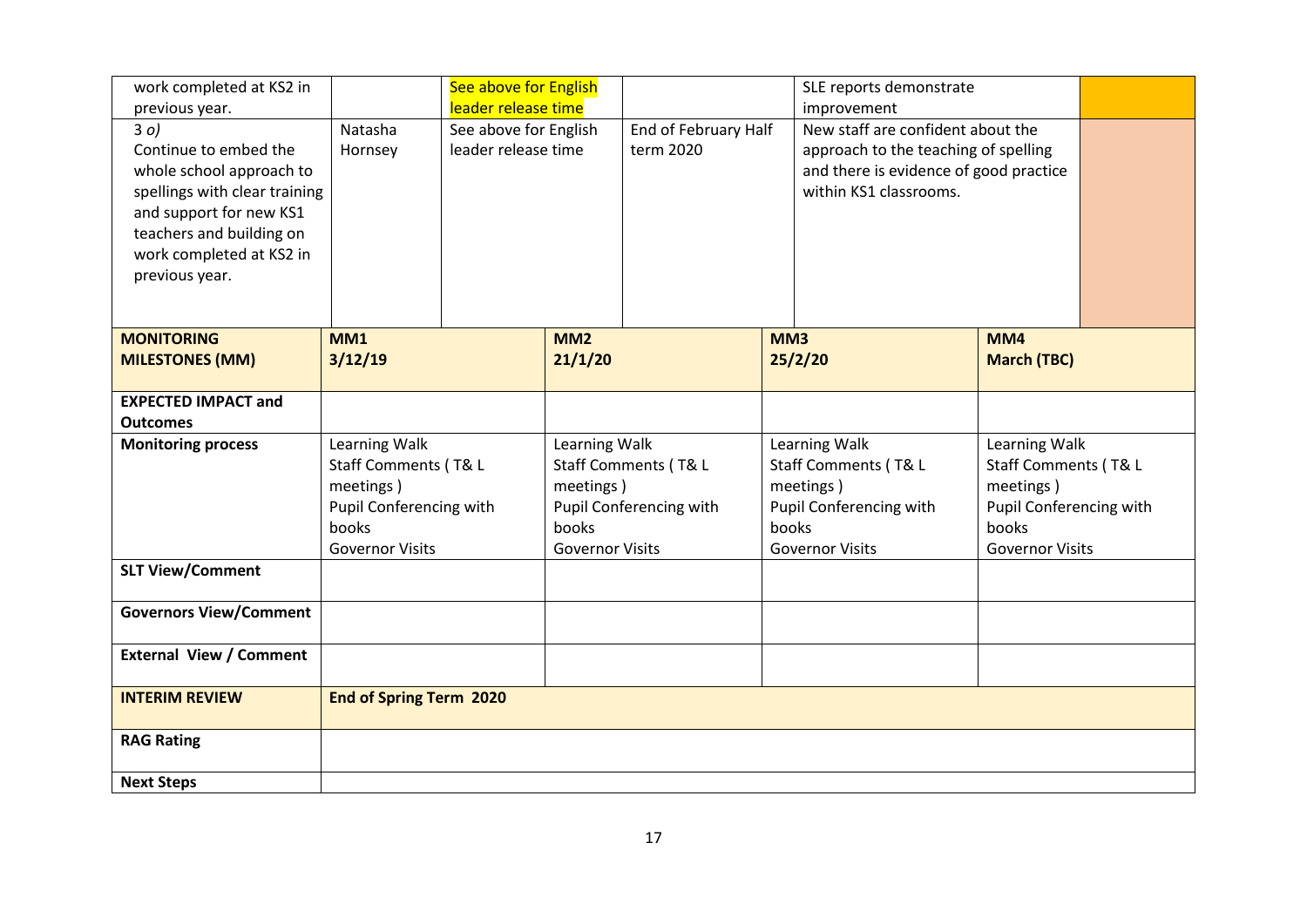| <b>Improvement Area 4</b>  |                           | skills, knowledge and understanding. Hold staff to account for curriculum. |                        | To develop a Curriculum throughout the school ensuring that all subjects are planned carefully, build on pupils' prior learning and develop |                   |  |  |
|----------------------------|---------------------------|----------------------------------------------------------------------------|------------------------|---------------------------------------------------------------------------------------------------------------------------------------------|-------------------|--|--|
| Lead SLT:                  | <b>Caroline Sledge</b>    |                                                                            |                        |                                                                                                                                             |                   |  |  |
| Team                       | <b>ALL TEACHING STAFF</b> |                                                                            |                        |                                                                                                                                             |                   |  |  |
| Link Gov                   | Anne Parsons              |                                                                            |                        |                                                                                                                                             |                   |  |  |
| <b>External View</b>       | SC                        |                                                                            |                        |                                                                                                                                             |                   |  |  |
| <b>STRENGTHS:</b>          |                           |                                                                            |                        | Pupils enjoy the built in opportunities to extend learning beyond the school (including Topic themed trips, and a                           |                   |  |  |
| What areas of current      | residential trip.         |                                                                            |                        |                                                                                                                                             |                   |  |  |
| provision do we need       |                           |                                                                            |                        |                                                                                                                                             |                   |  |  |
| to build on and            |                           |                                                                            |                        |                                                                                                                                             |                   |  |  |
| develop?                   |                           |                                                                            |                        |                                                                                                                                             |                   |  |  |
|                            |                           |                                                                            |                        |                                                                                                                                             |                   |  |  |
| Improvement: what          | Who is responsible        | What resources will we                                                     | When will action be    | How will we know this action has had                                                                                                        | Current           |  |  |
| are the key actions        | for making sure           | need?                                                                      | completed? DATE        | intended impact?                                                                                                                            | Status of         |  |  |
| we need to take to         | this happens? ne          | Where will they come                                                       |                        |                                                                                                                                             | action?           |  |  |
| secure improvement?        | named person)             | from? (specific)                                                           |                        |                                                                                                                                             | <b>RAG</b> rating |  |  |
|                            |                           |                                                                            |                        |                                                                                                                                             |                   |  |  |
| 4a)                        | <b>Caroline Sledge</b>    | HT time for visits and                                                     | End of Spring term     | Coherent curriculum scheme in place                                                                                                         | Visits to local   |  |  |
| Investigate and adopt      |                           | research                                                                   | 2020 with a view to    | which demonstrates full coverage of                                                                                                         | schools in        |  |  |
| a suitable curriculum      |                           |                                                                            | starting to make a     | the statutory National Curriculum.                                                                                                          | progress          |  |  |
| scheme, with               |                           | <b>Curriculum Skills</b>                                                   | decision on the new    |                                                                                                                                             |                   |  |  |
| accompanying skills        |                           | Progression                                                                | curriculum plan and    | Teachers are clear on a skills'                                                                                                             |                   |  |  |
| progression                |                           | development (explore                                                       | skills progression and | progression for all foundation                                                                                                              |                   |  |  |
| document, ensuring         |                           | Chris Quigley £300-500                                                     | where possible         | subjects.                                                                                                                                   |                   |  |  |
| that coverage is           |                           | approx)                                                                    | implement the new      |                                                                                                                                             |                   |  |  |
| suitable for meeting       |                           |                                                                            | plan by September      |                                                                                                                                             |                   |  |  |
| the needs of our           |                           |                                                                            | 2020.                  |                                                                                                                                             |                   |  |  |
| children.                  |                           |                                                                            |                        |                                                                                                                                             |                   |  |  |
| Ensure that all the        |                           |                                                                            |                        |                                                                                                                                             |                   |  |  |
| requirements of the        |                           |                                                                            |                        |                                                                                                                                             |                   |  |  |
| <b>National Curriculum</b> |                           |                                                                            |                        |                                                                                                                                             |                   |  |  |
| are covered.               |                           |                                                                            |                        |                                                                                                                                             |                   |  |  |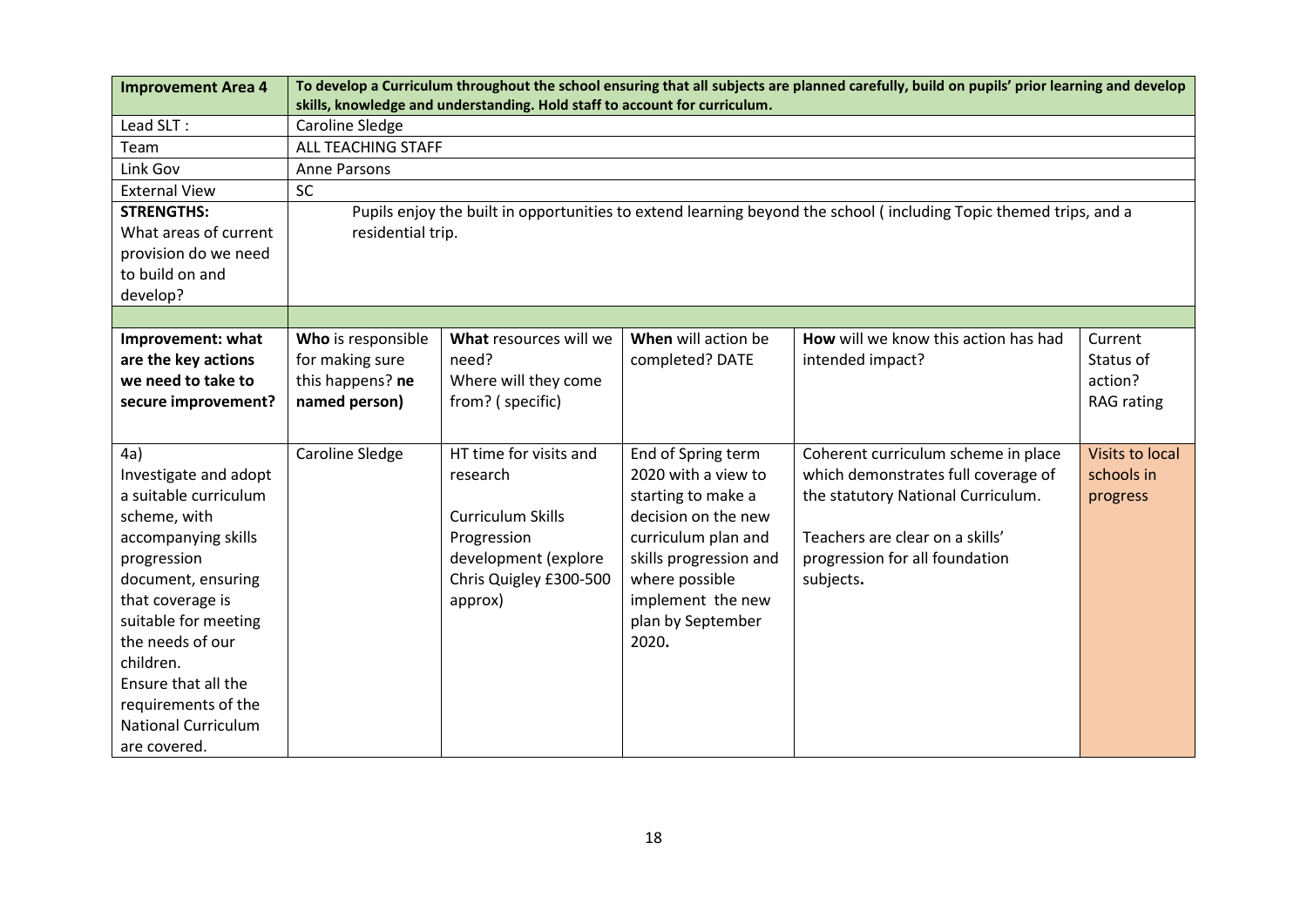| 4 <sub>b</sub>             | Caroline Sledge        | No additional costs           | <b>End of Summer term</b> | Teachers are clear on knowledge and    |  |
|----------------------------|------------------------|-------------------------------|---------------------------|----------------------------------------|--|
| Ensure delivery of         |                        | expected as CPD for a         | 2020                      | skills progression for all foundation  |  |
| appropriately              |                        | new scheme included           |                           | subjects.                              |  |
| matched CPD linked to      |                        | in cost.                      |                           |                                        |  |
| both knowledge and         |                        | Staff meeting time            |                           |                                        |  |
| skills development of      |                        | during summer term            |                           |                                        |  |
| chosen curriculum          |                        |                               |                           |                                        |  |
| 4c)                        | <b>Caroline Sledge</b> | Staff meeting time            | <b>End of Summer term</b> | Teachers are clear on knowledge and    |  |
| Audit the curriculum       |                        | during summer term            | 2020                      | skills progression for all foundation  |  |
| to ensure knowledge        |                        |                               |                           | subjects across the school.            |  |
| and skills are taught in   |                        |                               |                           |                                        |  |
| a progressive and          |                        |                               |                           |                                        |  |
| cohesive way.              |                        |                               |                           |                                        |  |
| 4d)                        | <b>Caroline Sledge</b> | Release time for              | End of Summer term        | Core leaders will have a clear idea of |  |
| <b>Ensure Core Subject</b> |                        | English (see AFI 3 for        | 2020                      | standards and progress in their        |  |
| leaders (Maths and         |                        | costings)                     |                           | subject area, which will form clear    |  |
| Science) are in place      |                        | <b>Release time for Maths</b> |                           | direction for subsequent action plan.  |  |
| and have necessary         |                        | Lead $-$ (see AFI 1 for       |                           |                                        |  |
| release time in order      |                        | AHT costings )                |                           |                                        |  |
| to support staff and       |                        | Release time for              |                           |                                        |  |
| carry out monitoring       |                        | Science 2x1/2 day             |                           |                                        |  |
| activities                 |                        | cover (TA)                    |                           |                                        |  |
|                            |                        |                               |                           |                                        |  |
| 4e)                        | Caroline Sledge        | No extra costs. Within        | End of Summer term        | Clear schedule of Teaching and         |  |
| To adopt a whole           |                        | the staff meeting             | 2020                      | Learning meetings focus on each of     |  |
| school shared              |                        | schedule                      |                           | the foundation subjects across the     |  |
| approach to the            |                        |                               |                           | academic year 2020-21.                 |  |
| teaching and               |                        |                               |                           | Sufficient time is made available so   |  |
| monitoring the             |                        |                               |                           | that monitoring can be completed       |  |
| Foundation subjects.       |                        |                               |                           |                                        |  |
| 4f)                        | <b>Caroline Sledge</b> |                               | Autumn Term 2020          | Good practice shared in leadership of  |  |
| Invite staff from other    |                        | No extra costs                |                           | foundation subjects building staff     |  |
| local schools, both        |                        | anticipated.                  |                           | understanding and confidence.          |  |
| large and small            |                        |                               |                           |                                        |  |
| settings to share          |                        |                               |                           |                                        |  |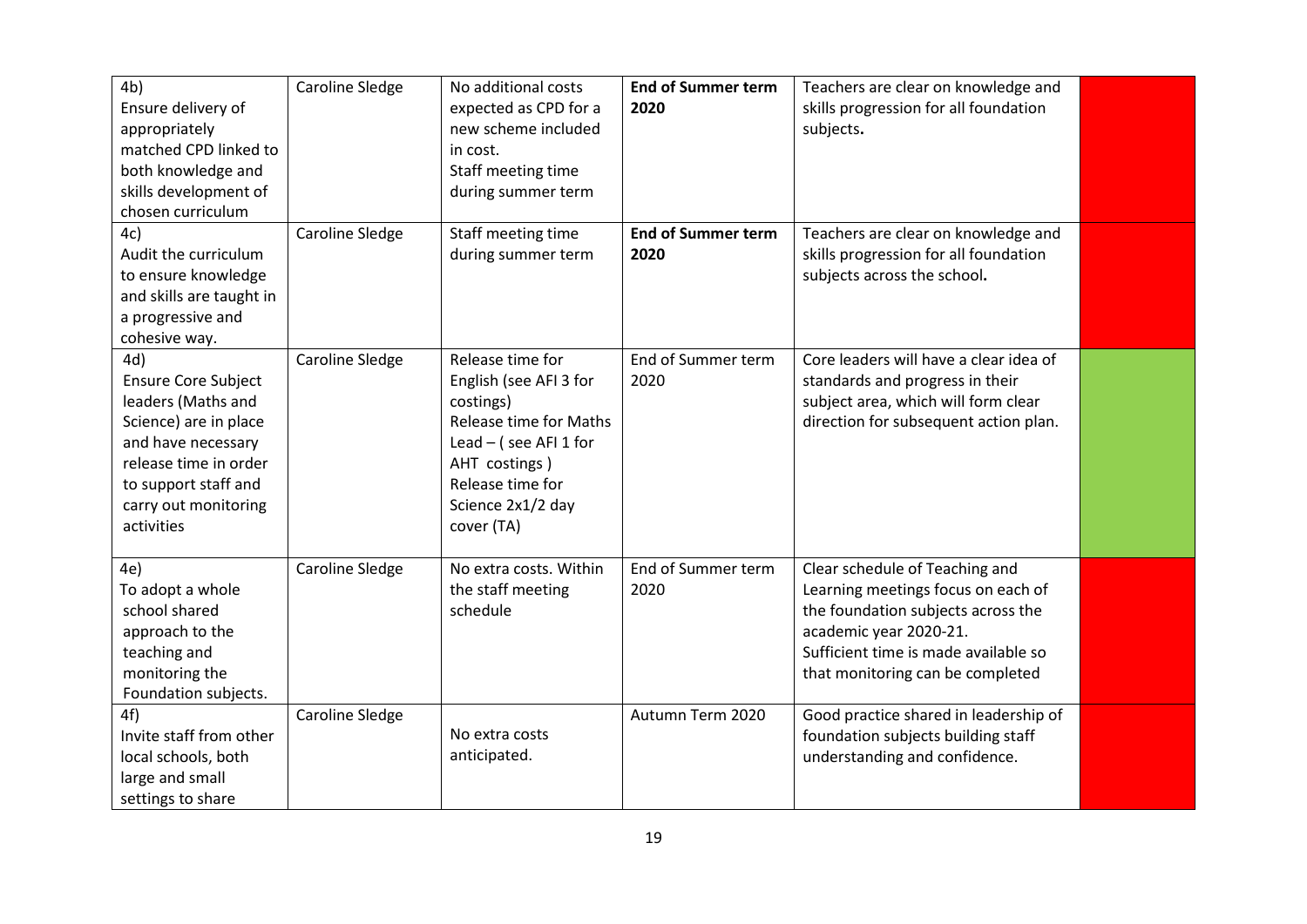| understanding of a      |                        |                          |                  |                                        |                    |
|-------------------------|------------------------|--------------------------|------------------|----------------------------------------|--------------------|
| specific subjects.      |                        |                          |                  |                                        |                    |
| 4g)                     | Caroline Sledge        | Cover costs for three    | Autumn Term 2020 | Reports written to evaluate provision  |                    |
| Facilitate release of   |                        | half days (in 2020-21    |                  | and outcomes shared with governors     |                    |
| teaching staff in order |                        | budget)                  |                  | and LA.                                |                    |
| for them to audit       |                        |                          |                  | Staff demonstrate increased            |                    |
| provision and           |                        |                          |                  | understanding of provision on the      |                    |
| outcomes in selected    |                        |                          |                  | selected foundation subjects and any   |                    |
| foundation subjects.    |                        |                          |                  | gaps in provision are identified.      |                    |
| 4h)                     | Caroline Sledge        | Currently £5,395 x5      | September 2020   | Specialist teacher in place to teach   |                    |
| Ensure provision of     |                        | hours of M6 teaching     |                  | either art or music across the school  |                    |
| high quality outcomes   |                        | weekly Term time (new    |                  |                                        |                    |
| in art or Music to      |                        | budget 2020-21 costs     |                  |                                        |                    |
| cover PPA release       |                        | may increase)            |                  |                                        |                    |
| time across the school  |                        |                          |                  |                                        |                    |
| 4i)                     | <b>Caroline Sledge</b> | No extra costs           | September 2020   | New curriculum in place and ready to   | <b>SLT</b> meeting |
| Ensure there is an      |                        | <b>CBC</b> subsidised    |                  | the taught consistently across the     | with               |
| effective PHSE          |                        | member ship of PHSE      |                  | school.                                | Gov/PHSE           |
| curriculum to meet      |                        | association 2019-20      |                  | Ensure class teachers have specific    | lead 14/1 20       |
| the requirements of     |                        |                          |                  | time to teach PHSE themselves and      |                    |
| the new curriculum,     |                        |                          |                  | have the confidence to do so           |                    |
| taught by class         |                        |                          |                  |                                        |                    |
| teachers.               |                        |                          |                  |                                        |                    |
| 4j)                     | <b>Caroline Sledge</b> | <b>Diocesan Training</b> | Summer term 2020 | Agreed policy in place and shared with | <b>Attend dioc</b> |
| Ensure clear            |                        | course subsidised        |                  | parents/ carers.                       | training on        |
| understanding of        |                        | through SLA (approx.     |                  |                                        | <b>RSE</b>         |
| requirements of new     |                        | E25)                     |                  |                                        |                    |
| SRE curriculum within   |                        |                          |                  |                                        |                    |
| a church school, policy |                        |                          |                  |                                        |                    |
| agreed with governors   |                        |                          |                  |                                        |                    |
| and shared with         |                        |                          |                  |                                        |                    |
| parents/carers          |                        |                          |                  |                                        |                    |
|                         |                        |                          |                  |                                        |                    |
|                         |                        |                          |                  |                                        |                    |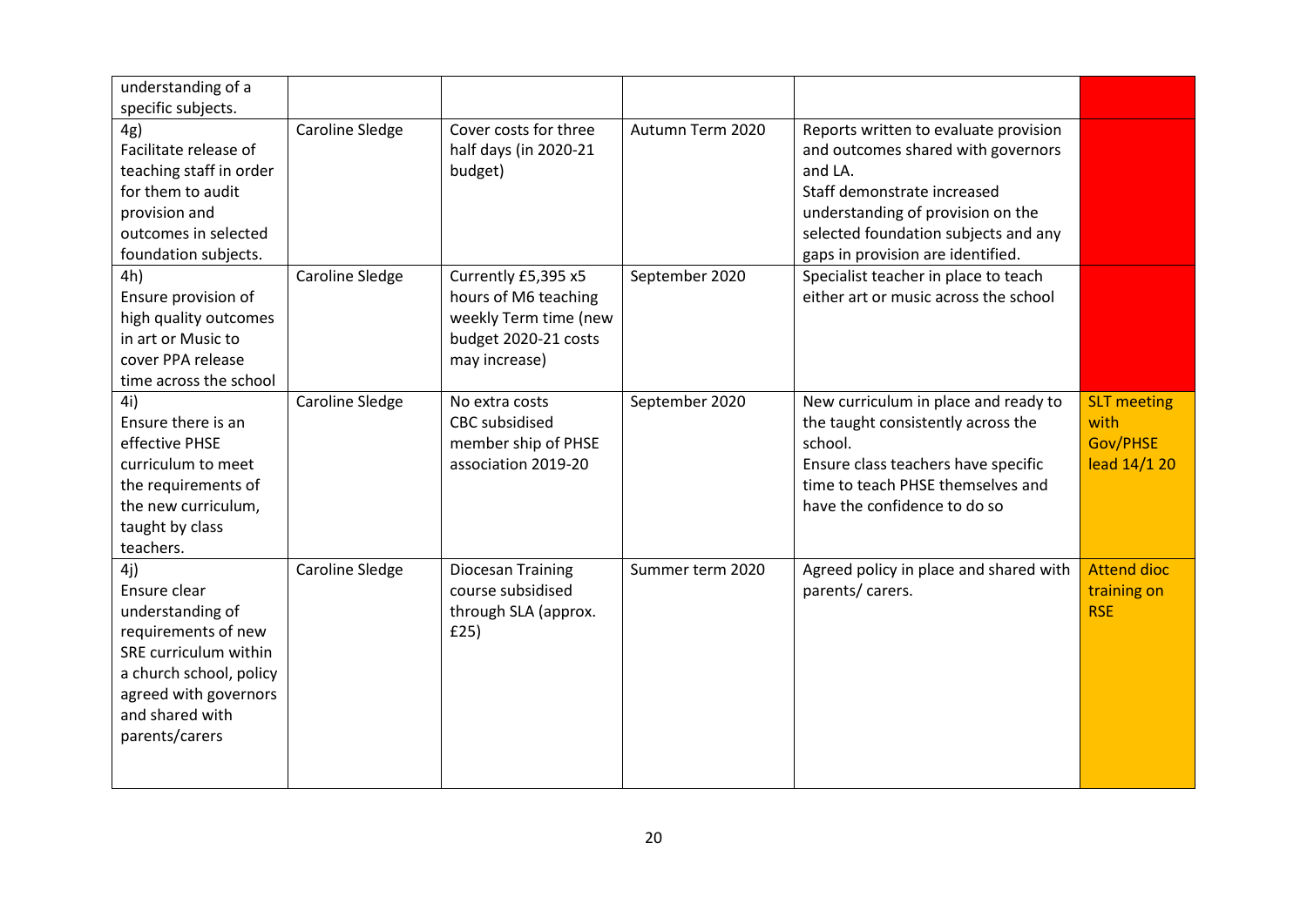| 4k)<br>Provide training for<br>staff on new PHSE and<br>SRE curriculum. | Caroline Sledge                | No extra costs. Staff<br>meeting |                        | Summer term 2020        |                 | Staff confident in teaching SRE. |                         |
|-------------------------------------------------------------------------|--------------------------------|----------------------------------|------------------------|-------------------------|-----------------|----------------------------------|-------------------------|
| <b>MONITORING</b>                                                       | MM1                            |                                  | MM <sub>2</sub>        |                         | MM <sub>3</sub> |                                  | MM4                     |
| <b>MILESTONES (MM)</b>                                                  | 3/12/19                        |                                  | 21/1/20                |                         |                 | 25/12/20                         | <b>March (TBC)</b>      |
| <b>EXPECTED IMPACT and</b>                                              |                                |                                  |                        |                         |                 |                                  |                         |
| <b>Outcomes</b>                                                         |                                |                                  |                        |                         |                 |                                  |                         |
| <b>Monitoring process</b>                                               | Learning Walk                  |                                  | Learning Walk          |                         |                 | Learning Walk                    | Learning Walk           |
|                                                                         | Staff Comments (T& L           |                                  |                        | Staff Comments (T& L    |                 | Staff Comments (T& L             | Staff Comments (T& L    |
|                                                                         | meetings)                      |                                  | meetings)              |                         |                 | meetings)                        | meetings)               |
|                                                                         | Pupil Conferencing with        |                                  |                        | Pupil Conferencing with |                 | Pupil Conferencing with          | Pupil Conferencing with |
|                                                                         | books                          |                                  | books                  |                         |                 | books                            | books                   |
|                                                                         | <b>Governor Visits</b>         |                                  | <b>Governor Visits</b> |                         |                 | <b>Governor Visits</b>           | <b>Governor Visits</b>  |
| <b>SLT View/Comment</b>                                                 |                                |                                  |                        |                         |                 |                                  |                         |
| <b>Governors View/Comment</b>                                           |                                |                                  |                        |                         |                 |                                  |                         |
| <b>External View / Comment</b>                                          |                                |                                  |                        |                         |                 |                                  |                         |
|                                                                         |                                |                                  |                        |                         |                 |                                  |                         |
| <b>INTERIM REVIEW</b>                                                   | <b>End of Spring Term 2020</b> |                                  |                        |                         |                 |                                  |                         |
| <b>RAG Rating</b>                                                       |                                |                                  |                        |                         |                 |                                  |                         |
| <b>Next Steps</b>                                                       |                                |                                  |                        |                         |                 |                                  |                         |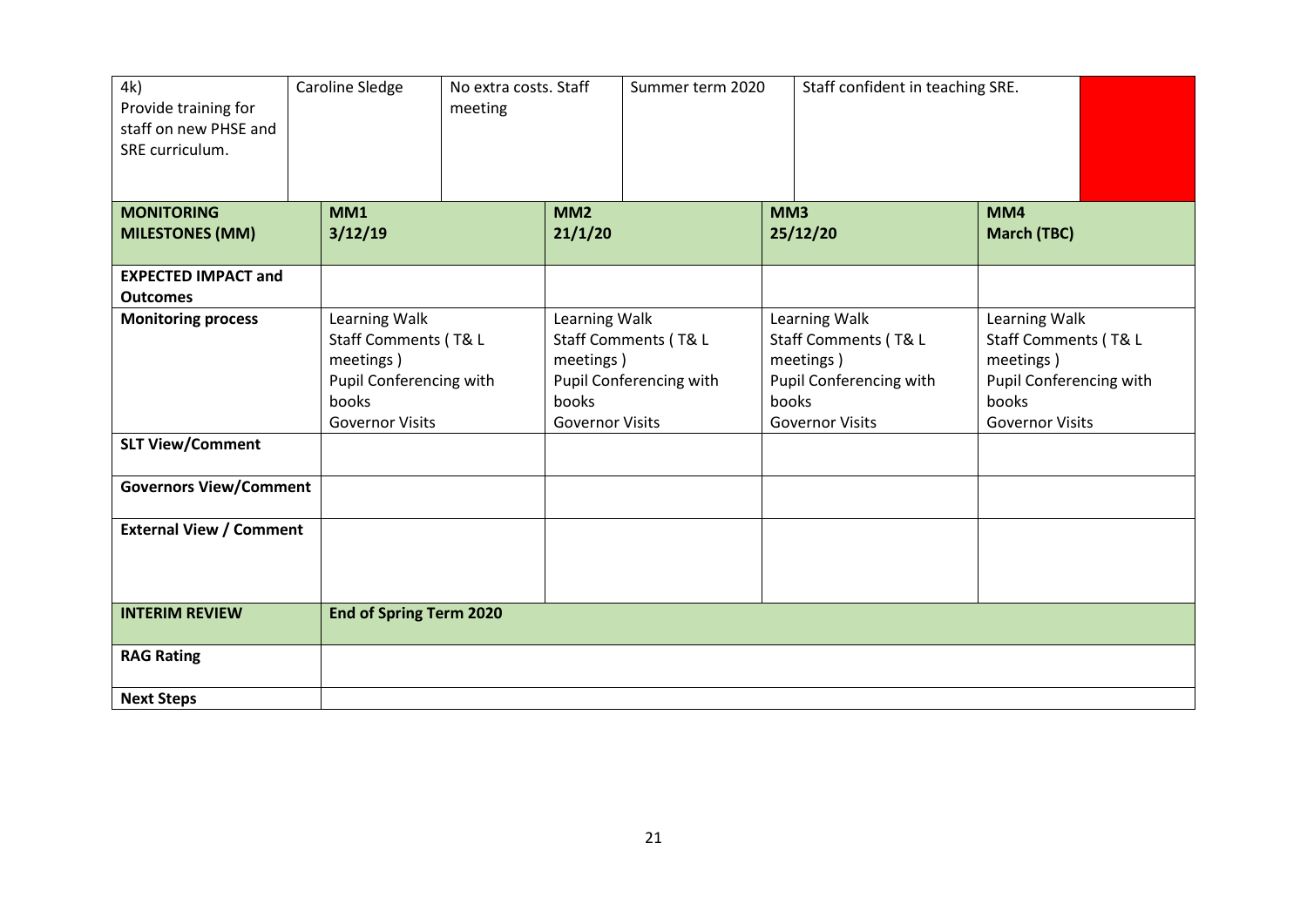| <b>Improvement Area 5</b>                                                                                                                                                | Behaviour across school is consistently high and reinforced by all staff's high expectations |                                                                                                                                                                                                                                                                                                                                                                                                               |                                                  |                                                                                                                                                                                                                                                             |                                                          |  |  |
|--------------------------------------------------------------------------------------------------------------------------------------------------------------------------|----------------------------------------------------------------------------------------------|---------------------------------------------------------------------------------------------------------------------------------------------------------------------------------------------------------------------------------------------------------------------------------------------------------------------------------------------------------------------------------------------------------------|--------------------------------------------------|-------------------------------------------------------------------------------------------------------------------------------------------------------------------------------------------------------------------------------------------------------------|----------------------------------------------------------|--|--|
| Lead SLT:                                                                                                                                                                | Michelle Allen                                                                               |                                                                                                                                                                                                                                                                                                                                                                                                               |                                                  |                                                                                                                                                                                                                                                             |                                                          |  |  |
| Team                                                                                                                                                                     | <b>ALL STAFF</b>                                                                             |                                                                                                                                                                                                                                                                                                                                                                                                               |                                                  |                                                                                                                                                                                                                                                             |                                                          |  |  |
| Link Gov                                                                                                                                                                 | Rose Oliva                                                                                   |                                                                                                                                                                                                                                                                                                                                                                                                               |                                                  |                                                                                                                                                                                                                                                             |                                                          |  |  |
| <b>External View</b>                                                                                                                                                     | S Crosby                                                                                     |                                                                                                                                                                                                                                                                                                                                                                                                               |                                                  |                                                                                                                                                                                                                                                             |                                                          |  |  |
| <b>STRENGTHS:</b><br>What areas of current<br>provision do we need<br>to build on and<br>develop?                                                                        | $\bullet$<br>$\bullet$<br>٠<br>Parent view                                                   | Well thought through Behaviour policy in place - revised 2019<br>Excellent behaviour outside school (trips/visits etc)<br>Christian Values agreed and promoted within the school<br>> 2. My child feels safe at this school<br>$\times$ 3. The school makes sure its pupils are well behaved.<br>Strongly agree<br>Agree<br>Disagree<br>$5\%$<br>Don't know<br>Figures based on 19 responses up to 25-11-2019 |                                                  |                                                                                                                                                                                                                                                             |                                                          |  |  |
|                                                                                                                                                                          |                                                                                              |                                                                                                                                                                                                                                                                                                                                                                                                               |                                                  |                                                                                                                                                                                                                                                             |                                                          |  |  |
| Improvement: what<br>are the key actions<br>we need to take to<br>secure<br>improvement?                                                                                 | Who is responsible<br>for making sure this<br>happens? (One<br>named person)                 | What resources will<br>we need?<br>Where will they<br>come from? (<br>specific)                                                                                                                                                                                                                                                                                                                               | When will action<br>be completed?<br><b>DATE</b> | How will we know this action has<br>had intended impact?                                                                                                                                                                                                    | <b>Current Status of</b><br>action?<br><b>RAG</b> rating |  |  |
| 5a)<br>Reinforce behaviour<br>expectations with all<br>staff, children for<br>moving<br>$\bullet$<br>around<br>school<br>indoors<br>preparing to<br>return to<br>indoors | Michelle Allen                                                                               | Time for monitoring<br>See AFI 1 for costed<br>AHT release time)                                                                                                                                                                                                                                                                                                                                              | End Autumn term<br>2019                          | Children will be moving<br>$\bullet$<br>around school calmly at<br>all times<br>Children will follow adult<br>instructions at end of<br>playtime / lunchtime<br>playtime<br>Children will be ready to<br>start learning promptly<br>at start of all lessons |                                                          |  |  |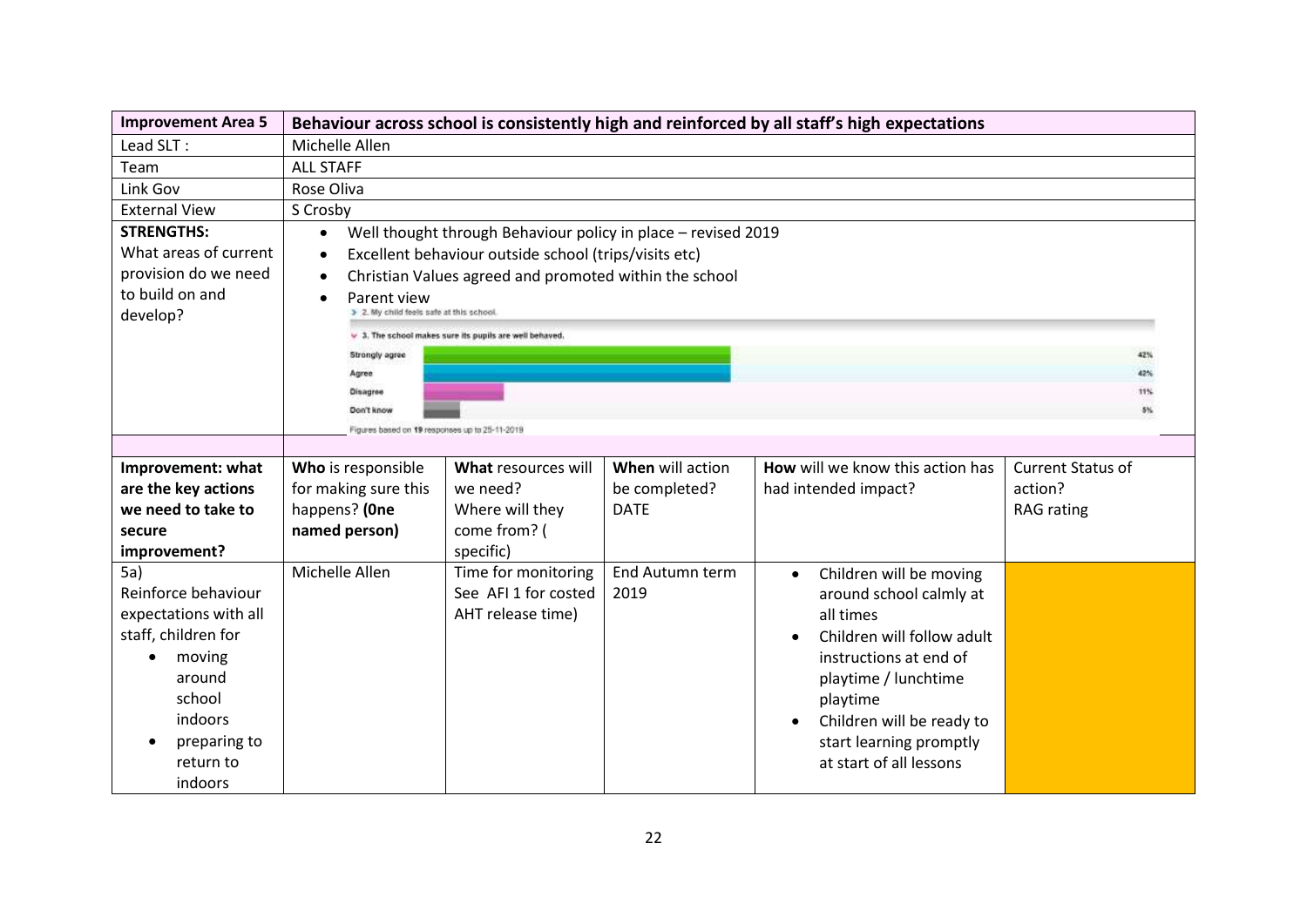| following<br>playtime etc<br>Whole school<br>Worship<br>Lunchtime<br>queueing and<br>dining room<br>Daily mile etc<br>Coping with<br>excitement |                 |                                                                                   |                             | Lining up for lunch and<br>$\bullet$<br>lunchtimes in hall will be<br>calm<br>Coming into, leaving and<br>during Worship, children<br>will be calm and quiet.<br>Children will show they<br>$\bullet$<br>can enjoy special times<br>but maintain calm<br>attitude and response.                                                                                                                                                                                                                                                                                                                                                   |  |
|-------------------------------------------------------------------------------------------------------------------------------------------------|-----------------|-----------------------------------------------------------------------------------|-----------------------------|-----------------------------------------------------------------------------------------------------------------------------------------------------------------------------------------------------------------------------------------------------------------------------------------------------------------------------------------------------------------------------------------------------------------------------------------------------------------------------------------------------------------------------------------------------------------------------------------------------------------------------------|--|
| 5 <sub>b</sub><br>Train staff in<br>importance of<br>consistently high<br>expectations in<br>behaviour for<br>learning                          | Caroline Sledge | 6 books for class<br>teachers to support<br>CPD (6x£15= £90)<br>(existing budget) | <b>End February</b><br>2020 | Teachers self assess and<br>$\bullet$<br>share their self review<br>with HT (page 16)<br>High expectations for all<br>learners demonstrated<br>by ambitious end of year<br>targets<br>Children are engaged in<br>learning (Leuven Scale)<br>Teachers expect learners<br>to give of their best each<br>lesson<br>Learners trained in how<br>to become more resilient<br>Learners to care about<br>the quality of their work<br>Leaners demonstrate<br>$\bullet$<br>growth mindset<br>Teachers model high<br>$\bullet$<br>expectations around<br>quality of work<br>Teachers are clear with<br>learners about their<br>expectations |  |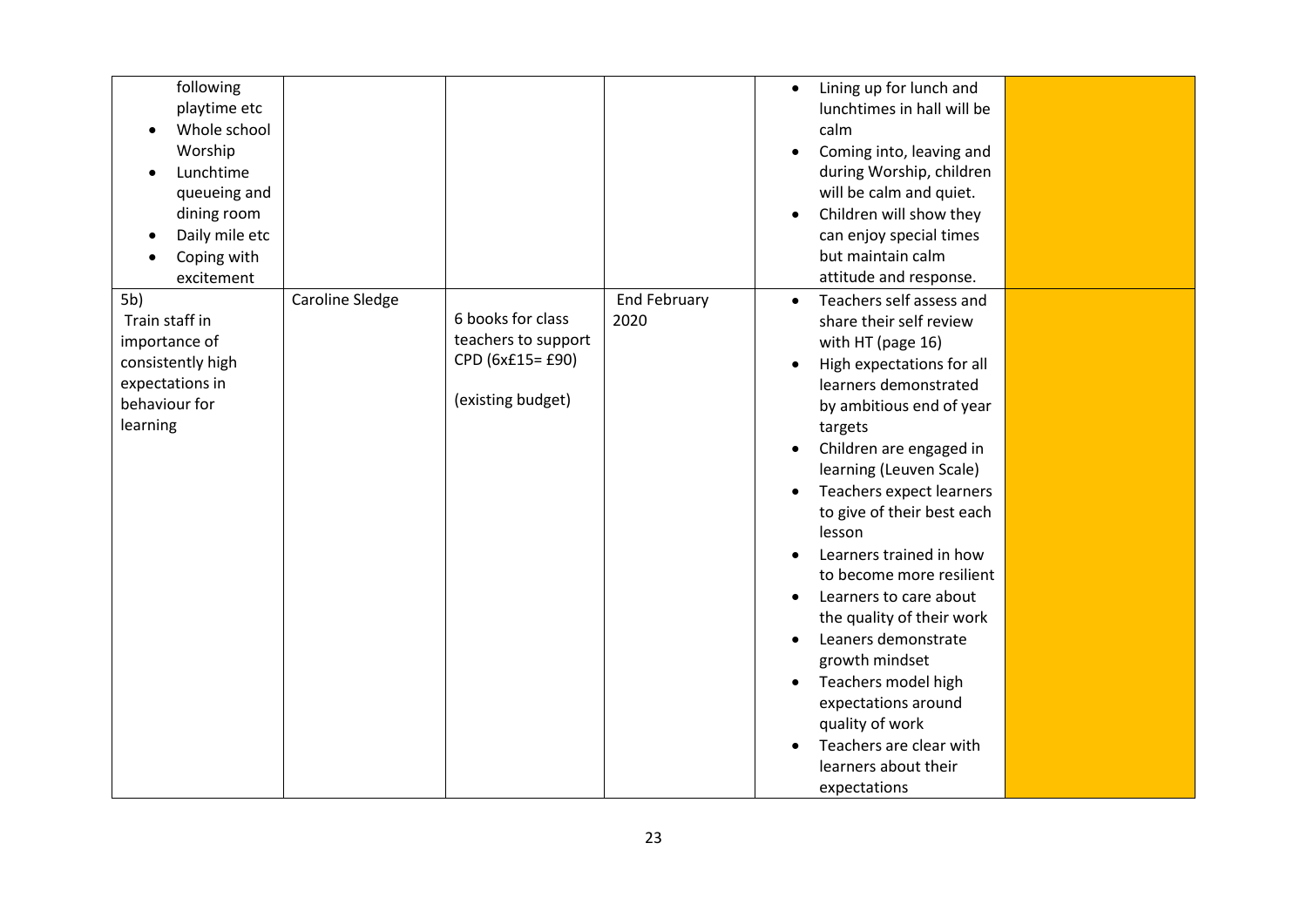| 5c)<br>Headteacher and<br>other leaders hold<br>staff to account for<br>following behaviour<br>policy and teaching<br>and learning<br>expectations | Caroline Sledge<br>Michelle<br>Ann Halford | <b>No additional costs</b>                                                                           |                               | By end of Autumn<br>term 2019     |                                                                                                                                                                                                                                        | Teachers are seeking<br>$\bullet$<br>feedback to make sure<br>their expectations are as<br>high as they think<br>Staff will be confident in applying<br>the behaviour policy and will<br>adhere consistently to its<br>expectations.<br>Outcomes from monitoring will<br>show that behaviour for learning<br>is made clear with positive<br>impact on pupil progress. |                                                                                    |                                                                                                                                  |
|----------------------------------------------------------------------------------------------------------------------------------------------------|--------------------------------------------|------------------------------------------------------------------------------------------------------|-------------------------------|-----------------------------------|----------------------------------------------------------------------------------------------------------------------------------------------------------------------------------------------------------------------------------------|-----------------------------------------------------------------------------------------------------------------------------------------------------------------------------------------------------------------------------------------------------------------------------------------------------------------------------------------------------------------------|------------------------------------------------------------------------------------|----------------------------------------------------------------------------------------------------------------------------------|
| 5d)<br>Introduce and<br>implement a clear<br>system of logging<br>behaviour incidents<br>for monitoring<br>purposes                                | Caroline Sledge                            | CPOMS is in the<br>budget and training<br>£680.00                                                    | By February Half<br>term 2020 |                                   | CPOMS in place and all staff<br>have clear understanding of how<br>to enter details.<br>Leaders have are able to<br>interpret the information in<br>order to report to governors and<br>take action for improvement<br>where required. |                                                                                                                                                                                                                                                                                                                                                                       | After implementing<br>CPoms support available<br>from Henlow (Steve<br>Carrington) |                                                                                                                                  |
| 5e)<br>Dealing with<br>consistently<br>challenging behaviour<br><b>STEPS training</b>                                                              | Caroline Sledge<br>Michelle Allen          | £400 per delegate<br>from HFL or <b>£250 if</b><br>local school can<br>provide CPD for all<br>staff. |                               | End of February<br>half term 2020 |                                                                                                                                                                                                                                        | Staff confident to follow to STEPS<br>approach and behaviour<br>improves as a result                                                                                                                                                                                                                                                                                  |                                                                                    | <b>Meetings with local</b><br>school and governor<br>trainers.<br>Date to be agreed<br><b>Introduction from K King</b><br>9/1/20 |
| <b>MONITORING</b><br><b>MILESTONES (MM)</b>                                                                                                        | MM1<br>3/12/19                             | MM2<br>21/1/20                                                                                       |                               |                                   |                                                                                                                                                                                                                                        | MM3<br>25/12/20                                                                                                                                                                                                                                                                                                                                                       | MM4<br>March (TBC)                                                                 |                                                                                                                                  |
| <b>EXPECTED IMPACT</b><br>and Outcomes                                                                                                             | Staff expectations of behaviour<br>high    | Children                                                                                             |                               | can talk about<br>and know how    |                                                                                                                                                                                                                                        | Children are engaged in<br>learning<br>Leuven scale shows<br>good level                                                                                                                                                                                                                                                                                               | Improved level of engagement (<br>Leuven Scale)                                    |                                                                                                                                  |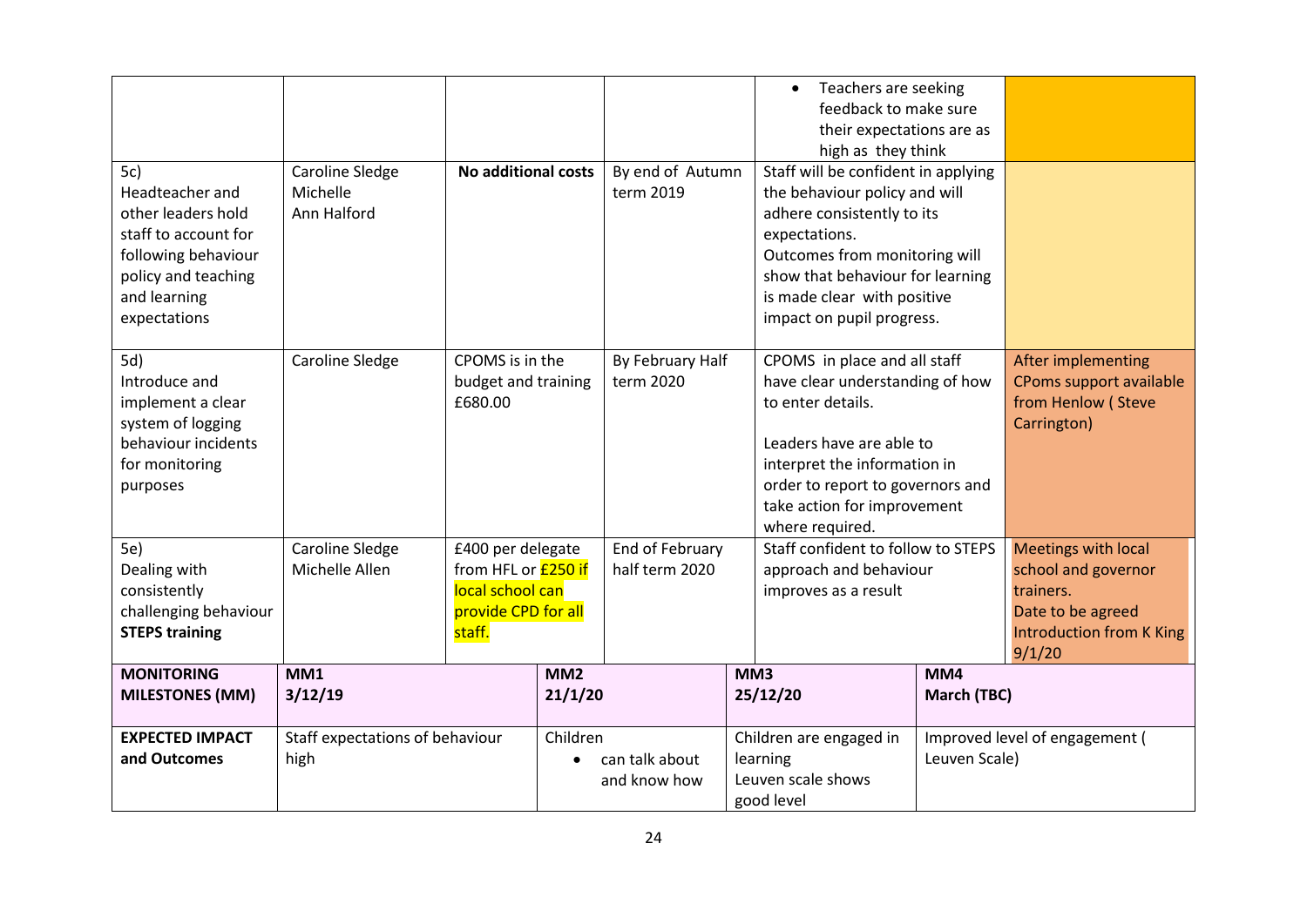| All staff follow the behaviour<br>to be more<br>policy especially with regard to<br>resilient<br>challenging behaviour<br>care about the<br>Children behaving in line with<br>quality of their<br>clear behaviour expectations<br>work<br>demonstrate |  |
|-------------------------------------------------------------------------------------------------------------------------------------------------------------------------------------------------------------------------------------------------------|--|
|                                                                                                                                                                                                                                                       |  |
|                                                                                                                                                                                                                                                       |  |
|                                                                                                                                                                                                                                                       |  |
|                                                                                                                                                                                                                                                       |  |
|                                                                                                                                                                                                                                                       |  |
|                                                                                                                                                                                                                                                       |  |
| growth mindset                                                                                                                                                                                                                                        |  |
|                                                                                                                                                                                                                                                       |  |
| Learning Walk<br><b>Monitoring process</b><br>Learning Walk<br>Learning Walk<br>Learning Walk                                                                                                                                                         |  |
| Staff Comments (T& L<br>Staff Comments (T& L meetings)<br>Staff Comments (T& L meetings)<br>Staff Comments (T& L                                                                                                                                      |  |
| <b>CPOMS</b> reports<br><b>CPOMS</b> reports<br>meetings)<br>meetings)                                                                                                                                                                                |  |
| <b>Governor Visits</b><br><b>Governor Visits</b><br><b>CPOMS</b> reports<br><b>CPOMS</b> reports                                                                                                                                                      |  |
| <b>Governor Visits</b><br><b>Governor Visits</b>                                                                                                                                                                                                      |  |
| <b>SLT View/Comment</b>                                                                                                                                                                                                                               |  |
| <b>Governors</b>                                                                                                                                                                                                                                      |  |
| View/Comment                                                                                                                                                                                                                                          |  |
|                                                                                                                                                                                                                                                       |  |
| External View /                                                                                                                                                                                                                                       |  |
| Comment                                                                                                                                                                                                                                               |  |
|                                                                                                                                                                                                                                                       |  |
| End of Spring Term 2020<br><b>INTERIM REVIEW</b>                                                                                                                                                                                                      |  |
|                                                                                                                                                                                                                                                       |  |
| <b>RAG Rating</b>                                                                                                                                                                                                                                     |  |
| <b>Next Steps</b>                                                                                                                                                                                                                                     |  |
|                                                                                                                                                                                                                                                       |  |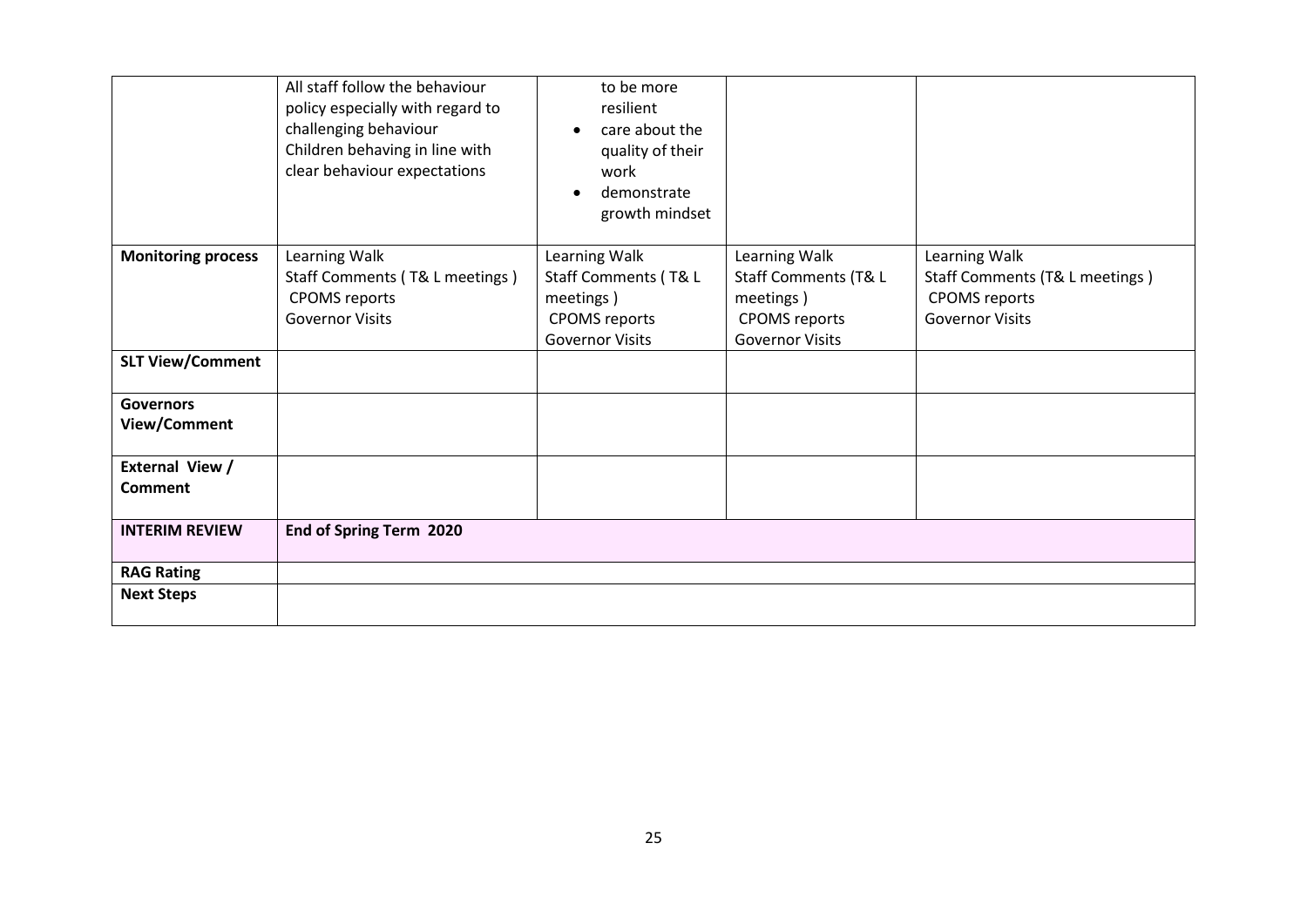| <b>Improvement Area 6</b>                                                                                                     |                                                                                          | To ensure that Pupils with SEND have access to a high-quality curriculum and that their needs are well met |                                        |                                                                                                                      |                                                               |  |  |  |  |
|-------------------------------------------------------------------------------------------------------------------------------|------------------------------------------------------------------------------------------|------------------------------------------------------------------------------------------------------------|----------------------------------------|----------------------------------------------------------------------------------------------------------------------|---------------------------------------------------------------|--|--|--|--|
| Lead SLT:                                                                                                                     | Caroline Sledge                                                                          |                                                                                                            |                                        |                                                                                                                      |                                                               |  |  |  |  |
| Team                                                                                                                          | <b>ALL STAFF</b>                                                                         |                                                                                                            |                                        |                                                                                                                      |                                                               |  |  |  |  |
| Link Gov                                                                                                                      | Rose Oliva                                                                               |                                                                                                            |                                        |                                                                                                                      |                                                               |  |  |  |  |
| <b>External View</b>                                                                                                          | S Crosby                                                                                 |                                                                                                            |                                        |                                                                                                                      |                                                               |  |  |  |  |
| <b>STRENGTHS:</b>                                                                                                             | Statutory Information on website up to date                                              |                                                                                                            |                                        |                                                                                                                      |                                                               |  |  |  |  |
| What areas of current                                                                                                         |                                                                                          | Staff for EHC children in place and another being advertised                                               |                                        |                                                                                                                      |                                                               |  |  |  |  |
| provision do we need to build                                                                                                 |                                                                                          |                                                                                                            |                                        |                                                                                                                      |                                                               |  |  |  |  |
| on and develop?                                                                                                               |                                                                                          |                                                                                                            |                                        |                                                                                                                      |                                                               |  |  |  |  |
|                                                                                                                               |                                                                                          |                                                                                                            |                                        |                                                                                                                      |                                                               |  |  |  |  |
| Improvement: what are the<br>key actions we need to take<br>to secure improvement?                                            | Who is<br>responsible<br>for making<br>sure this<br>happens?<br>(One<br>named<br>person) | What resources will we<br>need?<br>Where will they come<br>from? (specific)                                | When will action be<br>completed? DATE | How will we know this action has had<br>intended impact?                                                             | Current<br>Status of<br>action?<br><b>RAG</b> rating          |  |  |  |  |
| 6a)<br>To secure consultant SENDCo<br>to provide immediate support<br>with pupils identified with<br>SEND during Autumn term. | <b>Caroline</b><br>Sledge                                                                | £65 per<br>X 3 hours x 5 weeks<br>£975                                                                     | Mid November                           | The most significant needs be<br>$\bullet$<br>addressed, support identified<br>sought and in some cases in<br>place. |                                                               |  |  |  |  |
| 6 <sub>b</sub><br>To carry out a SEND audit and<br>identify shortfalls in provision                                           | Caroline<br>Sledge                                                                       | Within SENDCo<br>consultant time                                                                           | End December 2019                      | SEND audit completed<br>Clearly identified shortfalls<br>Plan to address these.                                      |                                                               |  |  |  |  |
| 6c)<br>To support class teachers to<br>meet the needs of SEND<br>children through well written<br>support plans.              | Caroline<br>Sledge                                                                       | <b>Within SENDCo</b><br>consultant time                                                                    | End February 2020                      | Well written Support plans in<br>$\bullet$<br>place, shared with parents                                             |                                                               |  |  |  |  |
| 6d)<br>To find a permanent solution<br>to the role of SENDCo in the<br>school                                                 | Caroline<br>Sledge                                                                       | Half day a week x 24@<br>£60 (£3,600)                                                                      | Early January 2020                     | SENDCO in place                                                                                                      | Michelle<br>Pigram from<br><b>Henlow</b> for<br>rest of year. |  |  |  |  |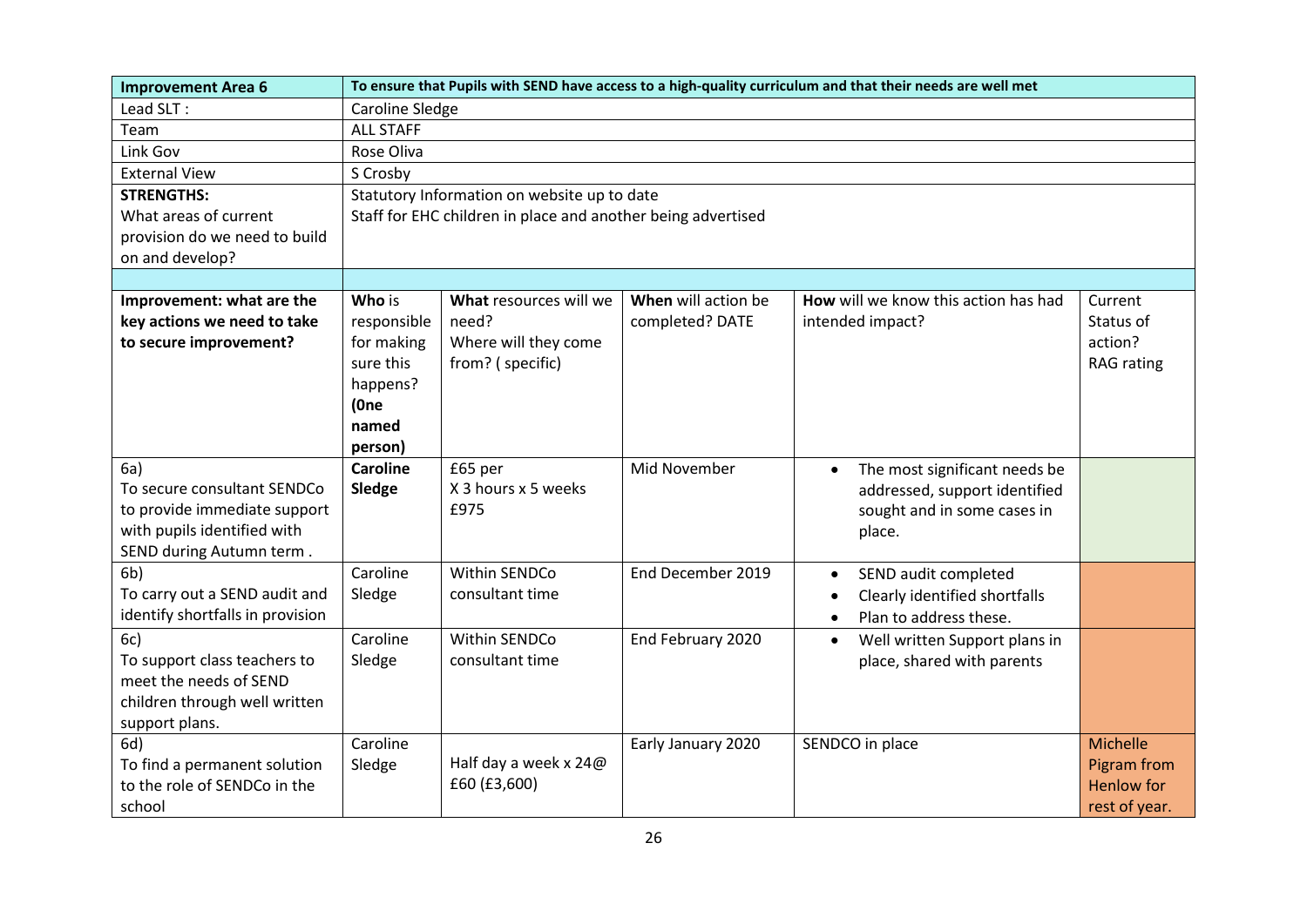| 6e)<br>To identify needs that can be<br>met through interventions and<br>train TAs on these<br>programmes.<br>6f)<br>To ensure appropriate<br>transition arrangements for<br>new Year R children with<br>SEND and Year 4 children<br>moving to middle school. | Caroline<br>Sledge<br>Caroline<br>Sledge                                                                         | Costs to be identified<br>See 1i) approx. £150<br>Time only |                                                                                                                  | January 2020<br>(identified)<br>By March 2020 |                                                                                                                  | Appropriate intervention training<br>completed by end of summer term<br>Transition arrangements are in place |                                                                                                                  | <b>M</b> Pigram to<br>identify<br><b>Anne Eadie</b><br><b>Early Years</b><br><b>SEND</b><br>Advisory<br>teacher (CBC)<br>visit 8.1.20 |
|---------------------------------------------------------------------------------------------------------------------------------------------------------------------------------------------------------------------------------------------------------------|------------------------------------------------------------------------------------------------------------------|-------------------------------------------------------------|------------------------------------------------------------------------------------------------------------------|-----------------------------------------------|------------------------------------------------------------------------------------------------------------------|--------------------------------------------------------------------------------------------------------------|------------------------------------------------------------------------------------------------------------------|---------------------------------------------------------------------------------------------------------------------------------------|
| <b>MONITORING</b>                                                                                                                                                                                                                                             | MM1                                                                                                              |                                                             | MM <sub>2</sub>                                                                                                  |                                               | MM3                                                                                                              |                                                                                                              | MM4                                                                                                              | report                                                                                                                                |
| <b>MILESTONES (MM)</b>                                                                                                                                                                                                                                        | 3/12/19                                                                                                          |                                                             | 21/1/20                                                                                                          |                                               |                                                                                                                  | 25/2/20                                                                                                      | <b>March (TBC)</b>                                                                                               |                                                                                                                                       |
|                                                                                                                                                                                                                                                               |                                                                                                                  |                                                             |                                                                                                                  |                                               |                                                                                                                  |                                                                                                              |                                                                                                                  |                                                                                                                                       |
| <b>EXPECTED IMPACT and</b>                                                                                                                                                                                                                                    |                                                                                                                  |                                                             |                                                                                                                  |                                               |                                                                                                                  |                                                                                                              |                                                                                                                  |                                                                                                                                       |
| <b>Outcomes</b>                                                                                                                                                                                                                                               |                                                                                                                  |                                                             |                                                                                                                  |                                               |                                                                                                                  |                                                                                                              |                                                                                                                  |                                                                                                                                       |
| <b>Monitoring process</b>                                                                                                                                                                                                                                     | Learning Walk<br>Staff Comments (T& L<br>meetings)<br>Pupil Conferencing with<br>books<br><b>Governor Visits</b> |                                                             | Learning Walk<br>Staff Comments (T& L<br>meetings)<br>Pupil Conferencing with<br>books<br><b>Governor Visits</b> |                                               | Learning Walk<br>Staff Comments (T& L<br>meetings)<br>Pupil Conferencing with<br>books<br><b>Governor Visits</b> |                                                                                                              | Learning Walk<br>Staff Comments (T& L<br>meetings)<br>Pupil Conferencing with<br>books<br><b>Governor Visits</b> |                                                                                                                                       |
| <b>SLT View/Comment</b>                                                                                                                                                                                                                                       |                                                                                                                  |                                                             |                                                                                                                  |                                               |                                                                                                                  |                                                                                                              |                                                                                                                  |                                                                                                                                       |
| <b>Governors View/Comment</b>                                                                                                                                                                                                                                 |                                                                                                                  |                                                             |                                                                                                                  |                                               |                                                                                                                  |                                                                                                              |                                                                                                                  |                                                                                                                                       |
| <b>External View / Comment</b>                                                                                                                                                                                                                                |                                                                                                                  |                                                             |                                                                                                                  |                                               |                                                                                                                  |                                                                                                              |                                                                                                                  |                                                                                                                                       |
| <b>INTERIM REVIEW</b>                                                                                                                                                                                                                                         | End of Spring Term 2020                                                                                          |                                                             |                                                                                                                  |                                               |                                                                                                                  |                                                                                                              |                                                                                                                  |                                                                                                                                       |
| <b>RAG Rating</b>                                                                                                                                                                                                                                             |                                                                                                                  |                                                             |                                                                                                                  |                                               |                                                                                                                  |                                                                                                              |                                                                                                                  |                                                                                                                                       |
| <b>Next Steps</b>                                                                                                                                                                                                                                             |                                                                                                                  |                                                             |                                                                                                                  |                                               |                                                                                                                  |                                                                                                              |                                                                                                                  |                                                                                                                                       |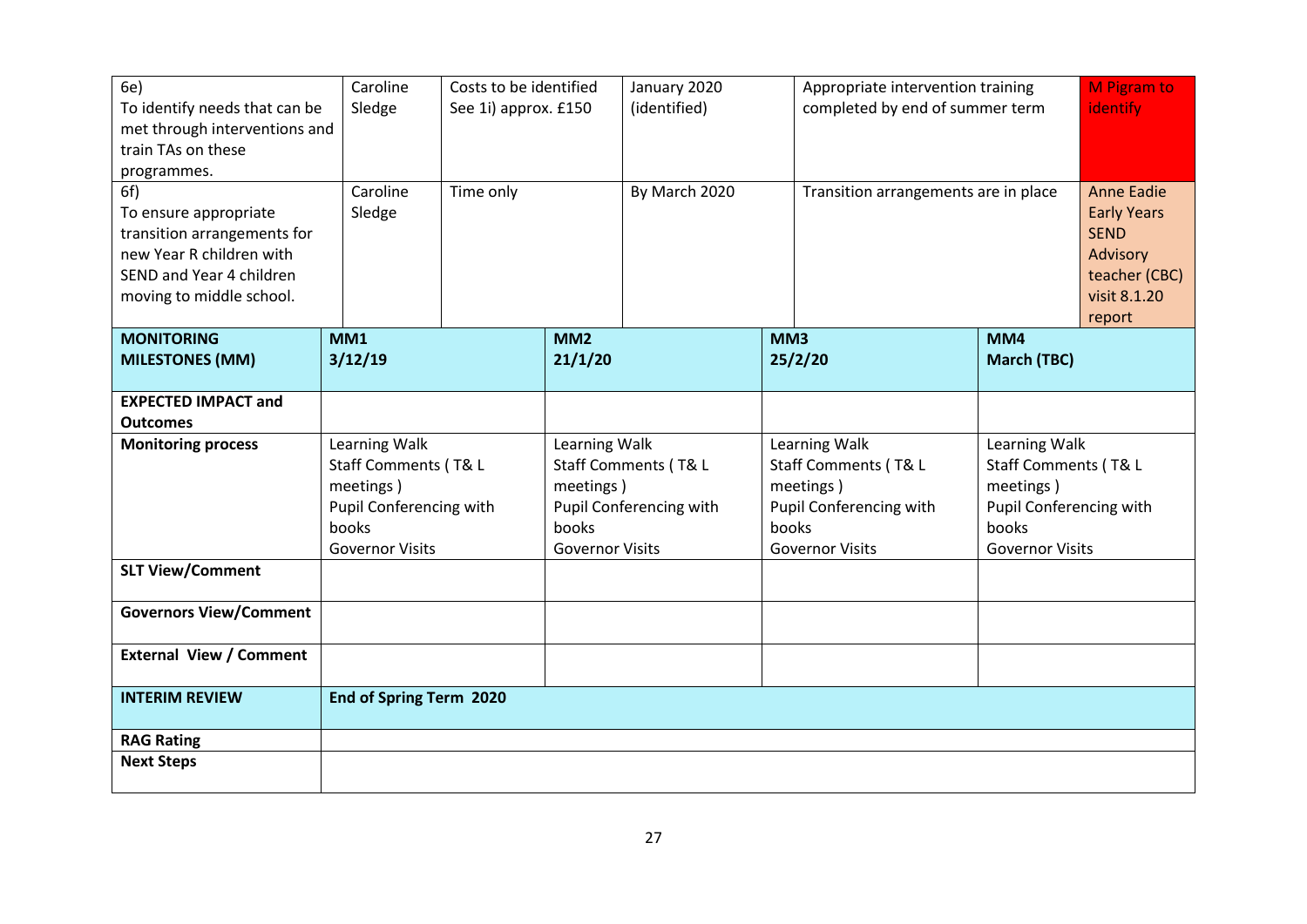| <b>Improvement Area 7</b>     | To ensure that improvements in Early Years continue so that children develop skills knowledge and understanding to prepare |                                              |                      |                                      |                   |  |  |  |
|-------------------------------|----------------------------------------------------------------------------------------------------------------------------|----------------------------------------------|----------------------|--------------------------------------|-------------------|--|--|--|
|                               | them for year.                                                                                                             |                                              |                      |                                      |                   |  |  |  |
| Lead SLT:                     | <b>Caroline Sledge</b>                                                                                                     |                                              |                      |                                      |                   |  |  |  |
| Team                          | <b>Jess Rogers</b>                                                                                                         |                                              |                      |                                      |                   |  |  |  |
| Link Gov                      | Dawn Abbatt                                                                                                                |                                              |                      |                                      |                   |  |  |  |
| <b>External View</b>          | S Crosby                                                                                                                   |                                              |                      |                                      |                   |  |  |  |
| <b>STRENGTHS:</b>             | New reception teacher and team in post and signs of early impact positively commented on in Ofsted report<br>$\bullet$     |                                              |                      |                                      |                   |  |  |  |
| What areas of current         | Improvements to learning environment                                                                                       |                                              |                      |                                      |                   |  |  |  |
| provision do we need to build | $\bullet$                                                                                                                  | Strong links/liaison with village Pre school |                      |                                      |                   |  |  |  |
| on and develop?               |                                                                                                                            |                                              |                      |                                      |                   |  |  |  |
|                               |                                                                                                                            |                                              |                      |                                      |                   |  |  |  |
| Improvement: what are the     | Who is                                                                                                                     | What resources will we                       | When will action be  | How will we know this action has had | Current           |  |  |  |
| key actions we need to take   | responsible                                                                                                                | need?                                        | completed? DATE      | intended impact?                     | Status of         |  |  |  |
| to secure improvement?        | for making                                                                                                                 | Where will they come                         |                      |                                      | action?           |  |  |  |
|                               | sure this                                                                                                                  | from? (specific)                             |                      |                                      | <b>RAG</b> rating |  |  |  |
|                               | happens?                                                                                                                   |                                              |                      |                                      |                   |  |  |  |
|                               | (One                                                                                                                       |                                              |                      |                                      |                   |  |  |  |
|                               | named                                                                                                                      |                                              |                      |                                      |                   |  |  |  |
|                               | person)                                                                                                                    |                                              |                      |                                      |                   |  |  |  |
| 7a)                           | Caroline                                                                                                                   | No additional costs                          | Ongoing and          | Capacity has been built              |                   |  |  |  |
| To continue building capacity | Sledge                                                                                                                     |                                              | monitored within the |                                      |                   |  |  |  |
| within the team through in    |                                                                                                                            |                                              | plan                 |                                      |                   |  |  |  |
| house training provided by    |                                                                                                                            |                                              |                      |                                      |                   |  |  |  |
| Early Years Lead.             |                                                                                                                            |                                              |                      |                                      |                   |  |  |  |
| 7 <sub>b</sub>                | Caroline                                                                                                                   | No additional costs                          | Ongoing and          | High expectations are embedded       |                   |  |  |  |
| To ensure high expectations   | Sledge                                                                                                                     |                                              | monitored within the |                                      |                   |  |  |  |
| are embedded within the EY    |                                                                                                                            |                                              | plan                 |                                      |                   |  |  |  |
| curriculum                    |                                                                                                                            |                                              |                      |                                      |                   |  |  |  |
| 7c)                           |                                                                                                                            | No additional costs                          | Ongoing and          | Behaviour remains at least good      |                   |  |  |  |
| To continue high levels of    |                                                                                                                            |                                              | monitored within the |                                      |                   |  |  |  |
| behaviour within the setting  |                                                                                                                            |                                              | plan                 |                                      |                   |  |  |  |
| 7d)                           |                                                                                                                            | No additional costs                          | Ongoing and          | High quality learning opportunities  |                   |  |  |  |
| To maintain expectations for  |                                                                                                                            |                                              | monitored within the | are evident in observations          |                   |  |  |  |
| high quality learning         |                                                                                                                            |                                              | plan                 |                                      |                   |  |  |  |
| opportunities                 |                                                                                                                            |                                              |                      |                                      |                   |  |  |  |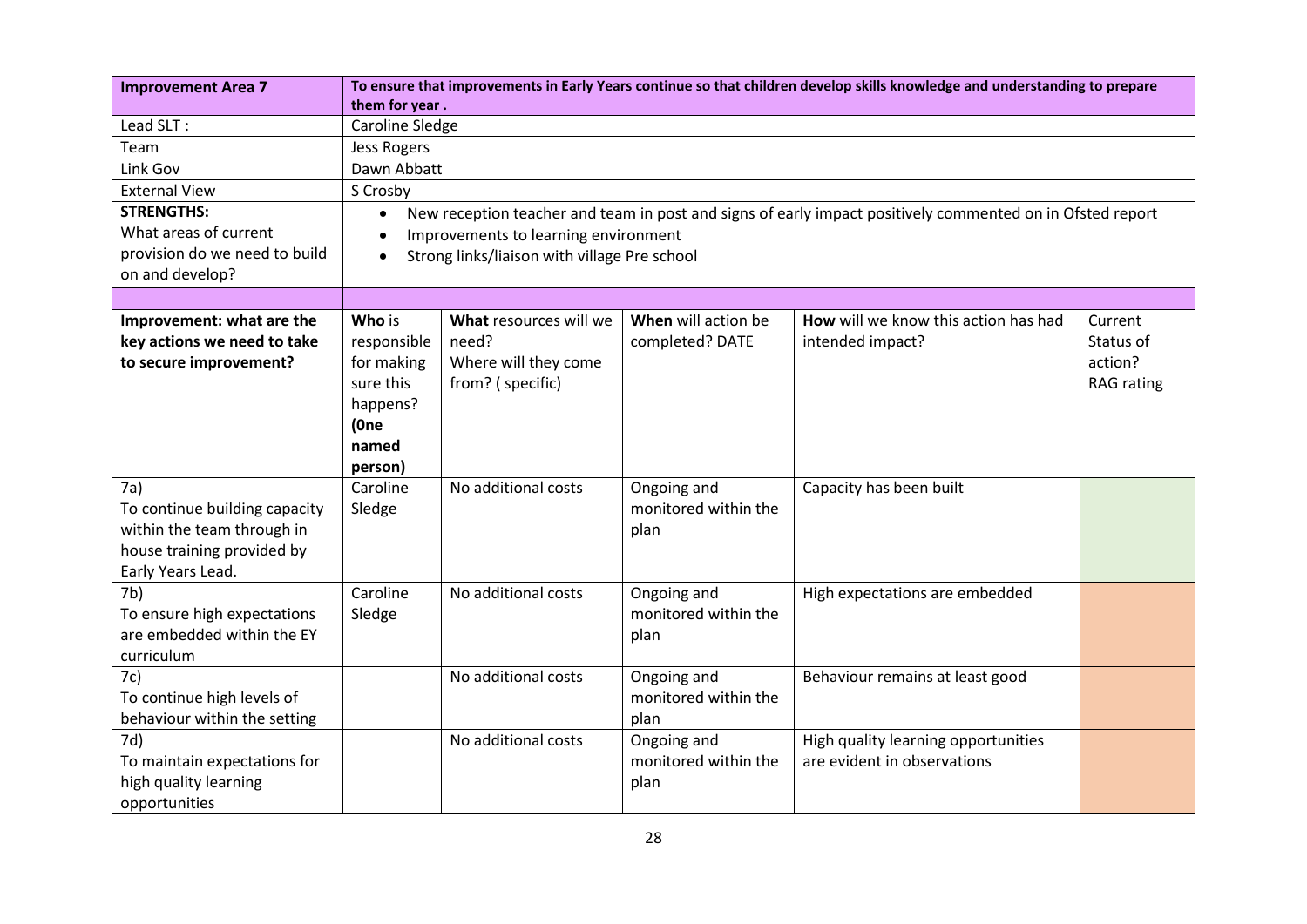| 7e)                            |                         | No additional costs |                        | Ongoing and             |       | Parents will report positively         |                         |                        |  |
|--------------------------------|-------------------------|---------------------|------------------------|-------------------------|-------|----------------------------------------|-------------------------|------------------------|--|
| To continue to build trust and |                         |                     |                        | monitored within the    |       |                                        |                         |                        |  |
| confidence of parents          |                         |                     |                        | plan                    |       |                                        |                         |                        |  |
| 7f)                            |                         | No additional costs |                        | Ongoing and             |       | Adults will be observed supporting     |                         | <b>Visits to local</b> |  |
| To ensure adults working       |                         |                     |                        | monitored within the    |       | and challenging appropriately to allow |                         | schools to be          |  |
| within EYFS are well trained   |                         |                     |                        | plan                    |       | children to work independently         |                         | arranged               |  |
| and understand how to          |                         |                     |                        |                         |       |                                        |                         | Spring 20              |  |
| support and challenge          |                         |                     |                        |                         |       |                                        |                         | following              |  |
| children when children are     |                         |                     |                        |                         |       |                                        |                         | liaison with           |  |
| making their own choices       |                         |                     |                        |                         |       |                                        |                         | <b>EYFS leads</b>      |  |
| about the activities they do   |                         |                     |                        |                         |       |                                        |                         |                        |  |
| 7g)                            |                         | No additional costs |                        | Ongoing and             |       | GLD levels in line with national       |                         |                        |  |
| To ensure that children        |                         |                     |                        | monitored within the    |       | outcomes in 2020                       |                         |                        |  |
| continue to develop skills     |                         |                     |                        | plan                    |       | Smooth transition into Year 1 Autumn   |                         |                        |  |
| knowledge and understanding    |                         |                     |                        |                         |       | 2020                                   |                         |                        |  |
| to prepare them for Year 1     |                         |                     |                        |                         |       |                                        |                         |                        |  |
| <b>MONITORING</b>              | MM1                     |                     | MM <sub>2</sub>        |                         | MM3   |                                        | MM4                     |                        |  |
| <b>MILESTONES (MM)</b>         | 3/12/19                 |                     | 21/1/20                |                         |       | 25/2/20                                | <b>March (TBC)</b>      |                        |  |
|                                |                         |                     |                        |                         |       |                                        |                         |                        |  |
|                                |                         |                     |                        |                         |       |                                        |                         |                        |  |
| <b>EXPECTED IMPACT and</b>     |                         |                     |                        |                         |       |                                        |                         |                        |  |
| <b>Outcomes</b>                |                         |                     |                        |                         |       |                                        |                         |                        |  |
| <b>Monitoring process</b>      | Learning Walk           |                     | Learning Walk          |                         |       | Learning Walk                          | Learning Walk           |                        |  |
|                                | Staff Comments (T& L    |                     |                        | Staff Comments (T& L    |       | Staff Comments (T& L                   | Staff Comments (T& L    |                        |  |
|                                | meetings)               |                     | meetings)              |                         |       | meetings)                              | meetings)               |                        |  |
|                                | Pupil Conferencing with |                     |                        | Pupil Conferencing with |       | Pupil Conferencing with                | Pupil Conferencing with |                        |  |
|                                | books                   |                     | books                  |                         | books |                                        | books                   |                        |  |
|                                | <b>Governor Visits</b>  |                     | <b>Governor Visits</b> |                         |       | <b>Governor Visits</b>                 | <b>Governor Visits</b>  |                        |  |
| <b>SLT View/Comment</b>        |                         |                     |                        |                         |       |                                        |                         |                        |  |
|                                |                         |                     |                        |                         |       |                                        |                         |                        |  |
| <b>Governors View/Comment</b>  |                         |                     |                        |                         |       |                                        |                         |                        |  |
| <b>External View / Comment</b> |                         |                     |                        |                         |       |                                        |                         |                        |  |